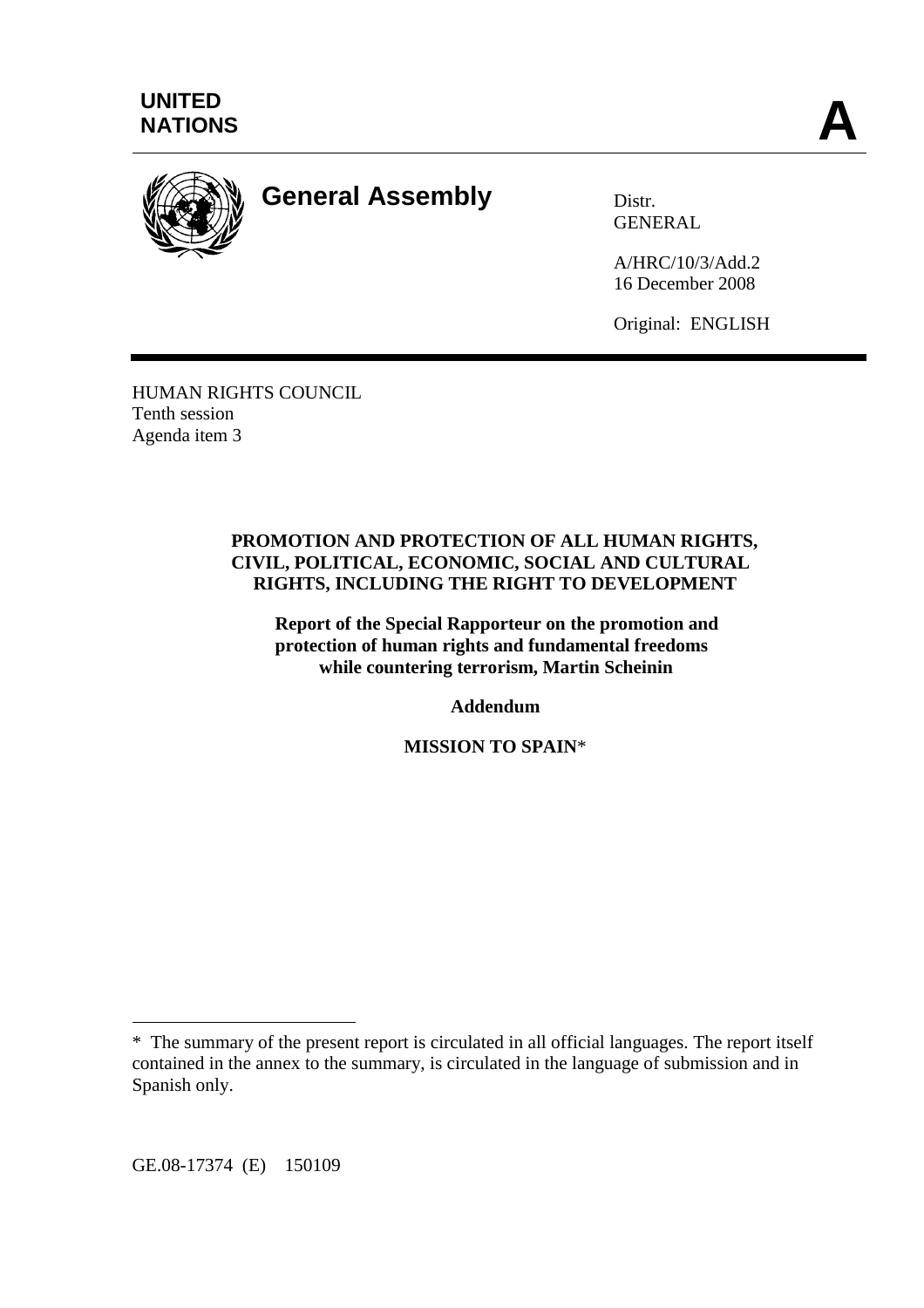#### **Summary**

 At the invitation of the Government, the Special Rapporteur on the promotion and protection of human rights and fundamental freedoms while countering terrorism conducted a visit to Spain from 7 to 14 May 2008. He examined a number of key issues with the purpose of assessing how counter-terrorism measures affect human rights. He carried out his mission with the full cooperation of the Government. The Special Rapporteur welcomes national and international efforts by the Government of Spain to promote human rights in the fight against terrorism and to foster tolerance and solidarity as a means to avoid conditions conducive to terrorism.

 In the present report, the Special Rapporteur analyses the provisions on terrorism in Spanish law and concludes that certain legal definitions of terrorist crimes do not ensure fully respect for the principle of legality. He highlights positive aspects regarding the trial of those accused of the 11 March 2004 bombings carried out by members of an international terrorist cell, but raises concerns regarding the pretrial phase and the right to review by a higher court. Furthermore, the Special Rapporteur considers in detail the use of incommunicado detention. While noting the establishment of preventive mechanisms to safeguard the rights of detainees, he expresses concern about allegations of torture and other ill-treatment made by terrorism suspects held incommunicado. Finally, the Special Rapporteur recommends that certain measures be taken to ensure full compliance of counter-terrorism measures with international standards of human rights.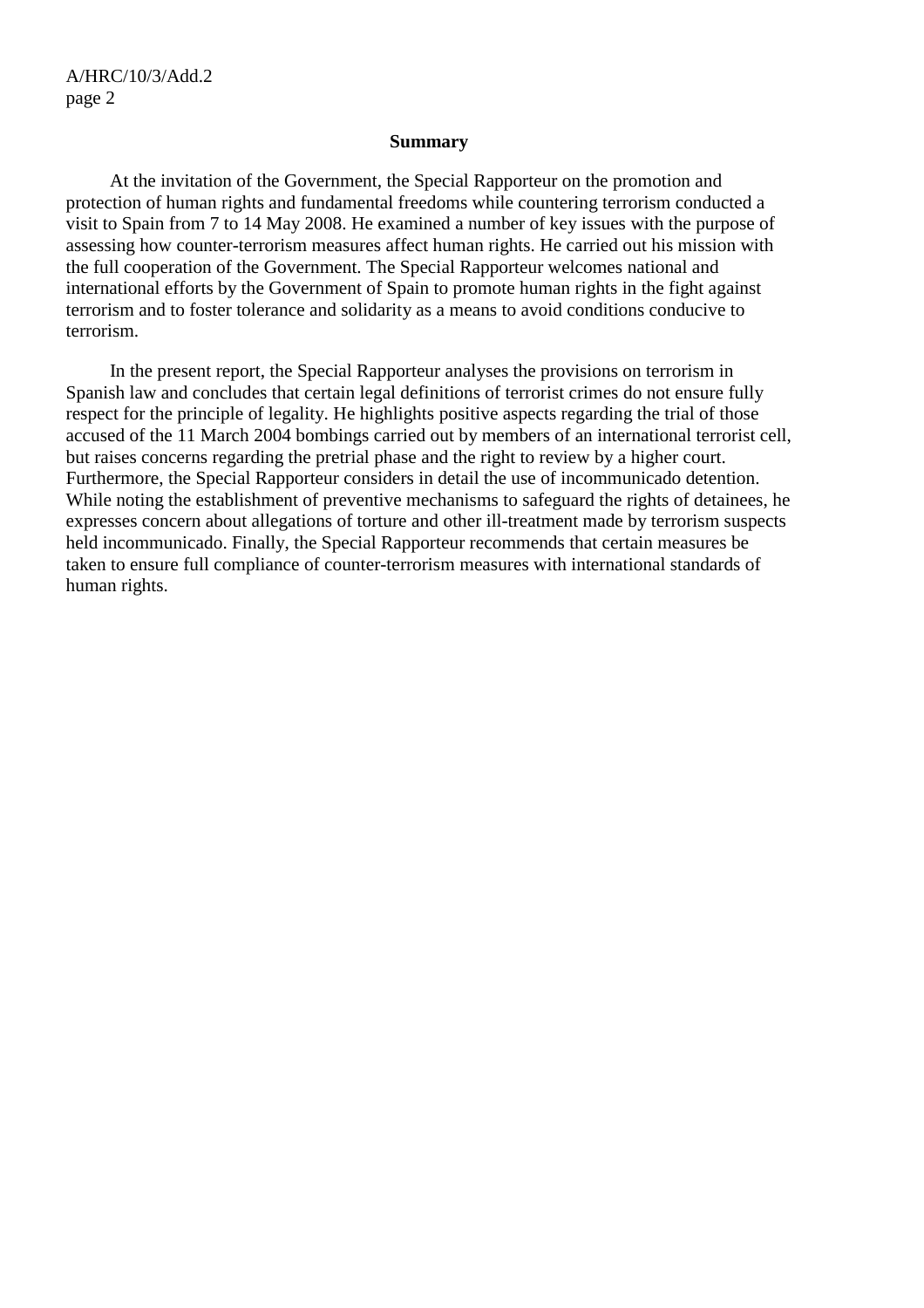#### **Annex**

### **REPORT OF THE SPECIAL RAPPORTEUR ON THE PROMOTION AND PROTECTION OF HUMAN RIGHTS AND FUNDAMENTAL FREEDOMS WHILE COUNTERING TERRORISM, MARTIN SCHEININ, ON HIS MISSION TO SPAIN (7-14 May 2008)**

#### **CONTENTS**

|      |                                                                                                  |         | Paragraphs | Page   |
|------|--------------------------------------------------------------------------------------------------|---------|------------|--------|
|      |                                                                                                  | $1 - 5$ | 5          |        |
| П.   | LEGISLATIVE FRAMEWORK FOR COUNTER-TERRORISM                                                      |         | $6 - 20$   | 6      |
|      |                                                                                                  |         | $6 - 7$    | 6      |
|      | <b>B.</b>                                                                                        |         | $8 - 11$   | $\tau$ |
|      | Freedom of expression, association and the right to<br>$\mathbf{C}$ .                            |         | $12 - 14$  | 8      |
|      |                                                                                                  |         | 15         | 9      |
|      | E.                                                                                               |         | $16 - 17$  | 10     |
|      | Spheres of competencies of the various police forces<br>F.                                       |         | 18         | 10     |
|      |                                                                                                  |         | $19 - 20$  | 11     |
| III. | <b>INVESTIGATION AND TRIAL OF THOSE ACCUSED OF</b><br>THE 11 MARCH TERRORIST ATTACKS AND RELATED |         | $21 - 30$  | 12     |
|      |                                                                                                  |         |            |        |
|      | Widespread arrests and use of incommunicado detention<br>А.                                      |         | $22 - 23$  | 12     |
|      | <b>B.</b>                                                                                        |         | $24 - 25$  | 12     |
|      | Equality of arms and the right to have adequate time<br>C.                                       |         | $26 - 27$  | 13     |
|      | D.                                                                                               |         | 28         | 14     |
|      | Е.                                                                                               |         | $29 - 30$  | 15     |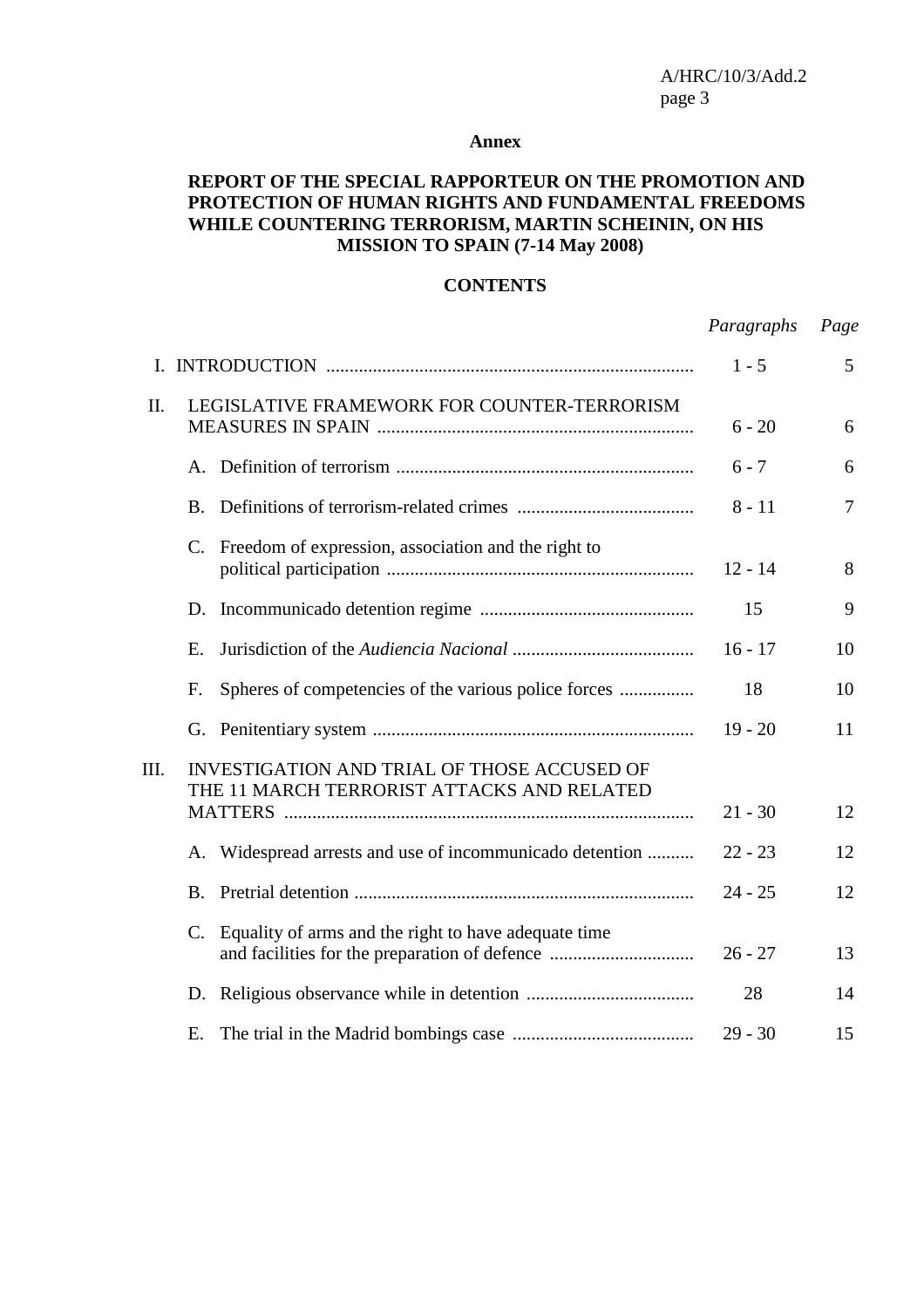# **CONTENTS (***continued***)**

|     |                                                                                 | Paragraphs | Page |
|-----|---------------------------------------------------------------------------------|------------|------|
| IV. | PROHIBITION OF TORTURE OR OTHER CRUEL,<br><b>INHUMAN OR DEGRADING TREATMENT</b> |            |      |
|     |                                                                                 | $31 - 43$  | 15   |
|     |                                                                                 | $31 - 32$  | 15   |
|     | $\mathbf{B}$ .                                                                  | $33 - 34$  | 16   |
|     | Allegations of torture and investigation thereof<br>C.                          | $35 - 38$  | 17   |
|     | Diplomatic assurances, extraordinary renditions<br>D.                           | $39 - 43$  | 18   |
| V.  | VICTIMS OF TERRORISM AND THE IMPORTANCE                                         | $44 - 50$  | 20   |
|     | $A_{-}$                                                                         | $44 - 46$  | 20   |
|     | Promotion of solidarity and freedom of expression<br>B.                         | $47 - 48$  | 21   |
|     | Promotion of integration within Muslim communities<br>$C_{\cdot}$               | $49 - 50$  | 21   |
| VI. |                                                                                 | $51 - 65$  | 22   |
|     | Α.                                                                              | $51 - 52$  | 22   |
|     |                                                                                 | $53 - 65$  | 22   |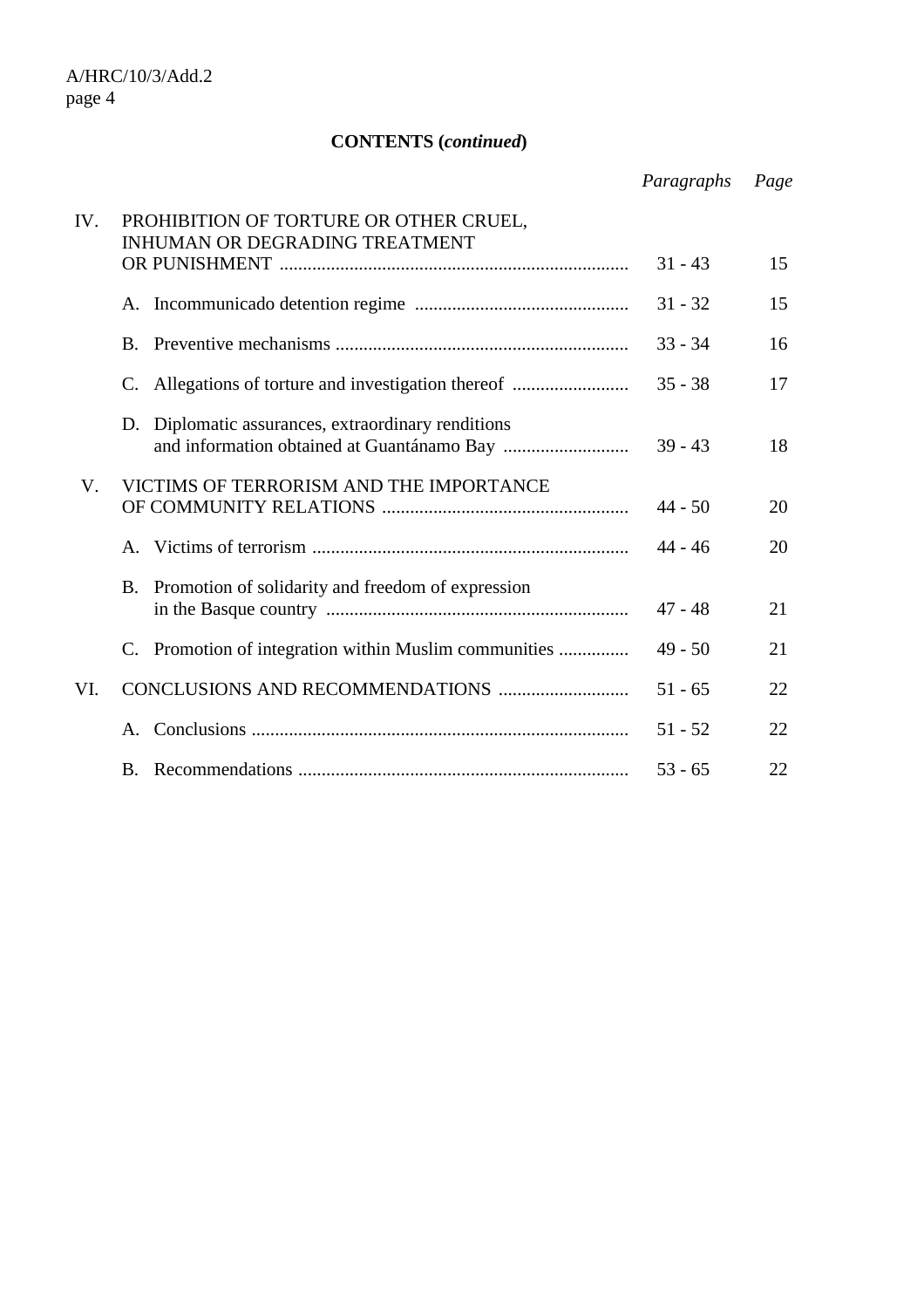#### **I. INTRODUCTION**

1. Pursuant to his mandate, the Special Rapporteur on the promotion and protection of human rights and fundamental freedoms while countering terrorism visited Spain from 7 to 14 May 2008 at the invitation of the Government.

2. During his visit the Special Rapporteur visited Madrid and the Basque Autonomous Community. The Special Rapporteur met with the Minister of Foreign Affairs and the Minister of Justice and had meetings at a senior level with representatives of the Ministry of Foreign Affairs, Ministry of the Interior, Ministry of Justice, Ministry of Defence, the Presidency of the Government, and the Spanish Human Rights Ombudsman. He met members of parliament and members of the judiciary, including the President of the Supreme Court (who also serves as the President of the General Council of the Judiciary) and the President of the *Audiencia Nacional*. The Special Rapporteur visited the Soto del Real detention facility, where he was able to conduct confidential interviews with detainees suspected of terrorist crimes, and the *Audiencia Nacional* (the Spanish court with exclusive jurisdiction over terrorist crimes) where he observed ongoing judicial proceedings. In the Basque Autonomous Community, the Special Rapporteur visited San Sebastián-Donostia, Bilbao and Vitoria-Gasteiz, and met with the President of the Government of the Basque Autonomous Community, as well as the Counsellor of Justice, the Counsellor of the Interior, the Basque Human Rights Ombudsman, the Human Rights Director and the delegate of the central Government. He also visited the Basque parliament. Both in Madrid and in the Basque country he met with lawyers, academics, non-governmental organizations (NGOs) and representatives of victims of terrorism.

3. Since the end of the Franco dictatorship and the re-establishment of democracy in 1978, Spain has made remarkable efforts to reconstruct respect for human rights and the rule of law. Parallel to this development, Spain continues its struggle against the terrorist organization *Euskadi Ta Askatasuna* (ETA), whose proclaimed political goal is self-determination for what the organization considers to constitute the Basque country. Mindful of the experience of measures resorted to in the name of combating terrorism during the Franco regime, by the *Batallón Vasco-Español* (BVE) in the late 1970s, and by the *Grupos Antiterroristas de Liberación* (GAL) in the 1980s, which themselves can be classified as terrorism, the Special Rapporteur stresses that acts of terrorism, including those of ETA and other terrorist organizations, amount to the destruction of human rights.

4. Despite Spanish law enforcement and judicial operations that have to a considerable degree weakened the impact of ETA, as well as the decision by the Government in March 2006 to initiate a peace process with the organization, ETA is still considered a consistent threat to security, and has, since the rupture of the peace process in 2007, carried out a number of attacks, which at the time of the visit had taken the lives of six persons. A graphic illustration of the terrorist violence was a bomb attack carried out by ETA against the housing compound of policemen and their families in Legutiano, Álava, on 14 May 2008 during the visit of the Special Rapporteur, which killed a Civil Guard officer. In addition, and particularly since the tragic events of 11 March 2004, Spain has been struggling with the growing threat of international terrorism, partly constituted by repeated references to Spain by Al-Qaida leaders and partly through the development of radicalized Islamist terrorist cells operating both inside Spain and outside its borders, mainly in Morocco and Algeria.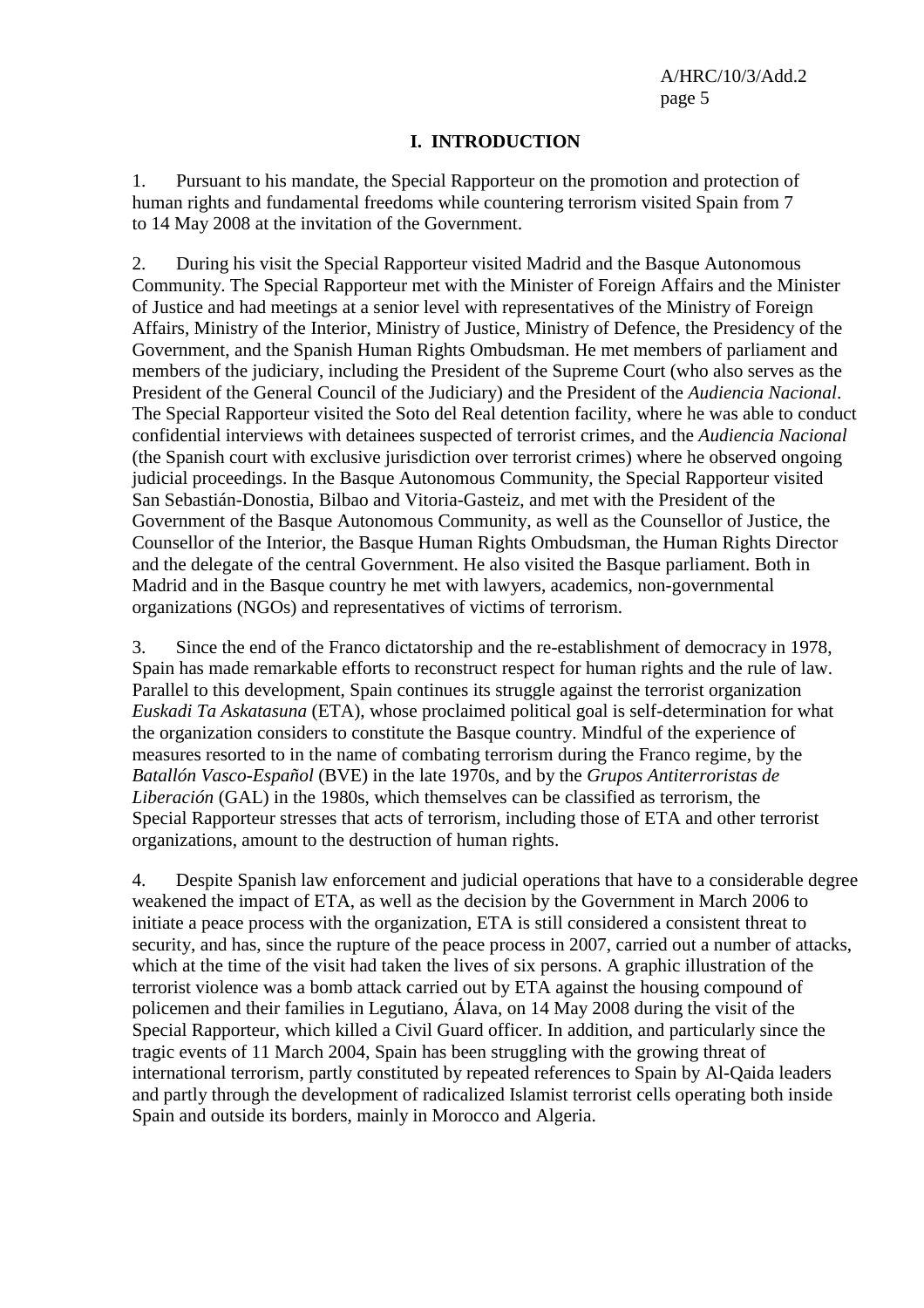5. Within the United Nations and elsewhere, Spain has an important role in the global fight against terrorism. The International Summit on Democracy, Terrorism and Security (the Madrid Summit) of 2005 and its contributions towards the United Nations Global Counter-Terrorism Strategy adopted by the General Assembly in 2006,<sup>1</sup> as well as the initiative Alliance of Civilizations, represent important phases in that process. While stressing legality and the imperative of respecting human rights as key factors for efficiency in the action against terrorism, Spain has expressed its aim of promoting the implementation of the United Nations Global Counter-Terrorism Strategy at the international level. The Special Rapporteur identifies Spain's active role on the international level as a best practice and calls upon Spain to maintain that role, including through initiatives for further improvements of the United Nations terrorist listing and delisting procedures to bring them into line with human rights and due process.

# **II. LEGISLATIVE FRAMEWORK FOR COUNTER-TERRORISM MEASURES IN SPAIN**

# **A. Definition of terrorism**

6. While the existing international legal framework does not provide for a comprehensive definition of the concept of terrorism, the Special Rapporteur has expressed the view that the cumulative characterization of a terrorist crime, as elaborated by the Security Council in its resolution 1566 (2004), represents an effort to confine counter-terrorism measures to offences of a genuinely terrorist nature. In his view, any offence defined in domestic law as a terrorist crime should meet the following three conditions: (a) committed against members of the general population, or segments of it, with the intention of causing death or serious bodily injury, or the taking of hostages; (b) committed for the purpose of provoking a state of terror, intimidating a population, or compelling a Government or international organization to do or abstain from doing any act; and (c) corresponding to all elements of a serious crime as defined by the law. Any law proscribing terrorism must adhere to the principle of legality enshrined in article 15 of the International Covenant on Civil and Political Rights (the Covenant), be applicable to counter-terrorism alone and comply with the principle of non-discrimination.

7. The Spanish Penal Code establishes specific terrorist crimes in articles 571-579, but does not provide for a definition of the term "terrorism". Article 571, however, establishes the objective elements of terrorism, including a list of serious crimes committed by those who belong to, act for the sake of, or collaborate with terrorist organizations, and whose aim lies in subverting constitutional order or seriously altering the public peace. In the view of the Special Rapporteur this article reflects a proper understanding of the concept of terrorism and complies with the requirements of precision and certainty of the law, as inherent in the principle of legality.

 $\overline{a}$ **1** General Assembly resolution 60/288.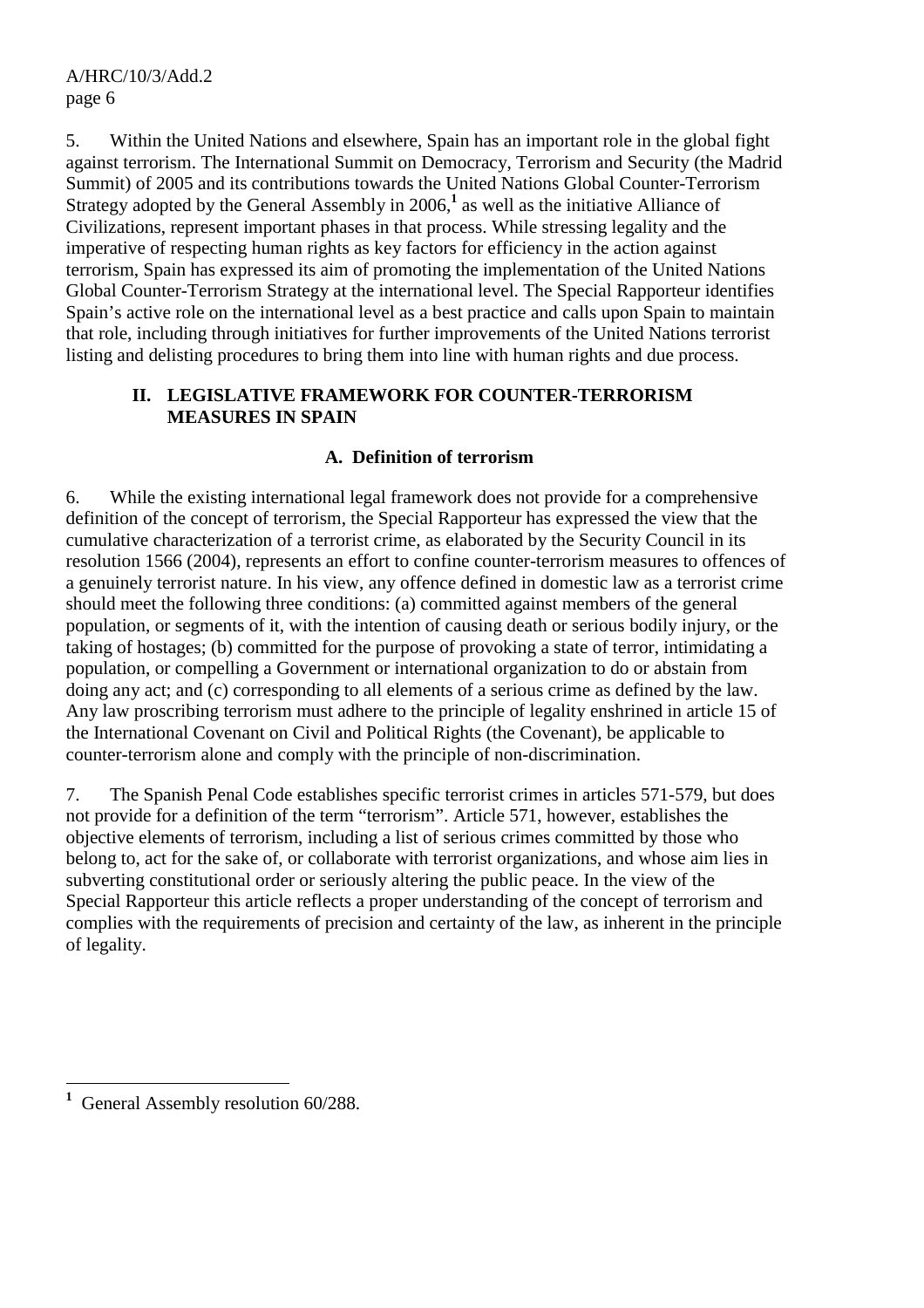#### **B. Definitions of terrorism-related crimes**

8. Crimes associated with terrorist violence and the penalties for such crimes are prescribed in articles 572-579 of the Penal Code. The Special Rapporteur has several misgivings about these provisions that in his view do not fully respect the requirement of legality as enshrined in article 15 of the Covenant.<sup>2</sup> This is the case with article 574, which punishes "any other crime" committed with the aims of subverting constitutional order or altering public peace. Due to the lack of precision in the wording of this provision it runs the risk of being applied to crimes that do not comprise or have sufficient relation to the intentional element of causing deadly or otherwise serious bodily injury.

9. Article 576 enumerates a number of acts exemplifying the crime of collaboration with terrorist organizations and includes "in general any other equivalent form of cooperation, assistance or complicity, economic or otherwise". In a recent case, leading to sentence No. 73 by the *Audiencia Nacional*, a number of organizations and media enterprises were declared illegal due to their relationship with ETA, while 47 persons connected to these associations were convicted as members or leaders of ETA or as collaborators with it. In its judgement, the Court characterized collaboration as conduct that typically implies participation in the activities of a terrorist organization, while being a residual type of crime applicable to actions that do not in themselves constitute a punishable act of significance, and that, through simple activity or abstract danger create an offence, the result of which is not specified by the legislator.**<sup>3</sup>** This reasoning does not unfortunately add precision to the already vague provision on collaboration. In light of criticism by his interlocutors against an ongoing trend of broadening the scope of the practical application of the provisions on terrorist crimes by the *Audiencia Nacional*, the Special Rapporteur is concerned that the vaguely defined crime of collaboration runs the risk of being extended to include behaviour that does not relate to any kind of violent activity. If conduct is criminalized as support to terrorism, it must be clear which elements of such conduct make it a terrorist crime.

10. "Urban terrorism" is criminalized in article 577 of the Penal Code, which comprises offences committed by persons acting with the aims of subverting the constitutional order or seriously altering public peace without belonging to a terrorist organization, or by anyone who contributes to those aims "by threatening the inhabitants of any location or the members of any social, political or professional collective".<sup>4</sup> Consequently, acts such as the burning of an ATM machine are interpreted as terrorist offences, when committed as part of organized street violence, known as *kale borroka* in the Basque language. *Kale borroka* is practised in Basque cities by gangs of youths that, according to the Spanish authorities, are outside the formal

 $\overline{a}$ 

**<sup>2</sup>** See also the concluding observations of the Human Rights Committee 2008 (CCPR/C/ESP/CO/5), para. 10.

**<sup>3</sup>** *Audiencia Nacional*, Central Court No. 5, sentence No. 73, 19 December 2007, p. 632.

**<sup>4</sup>** Organic Law 7/2000 of 22 December 2000.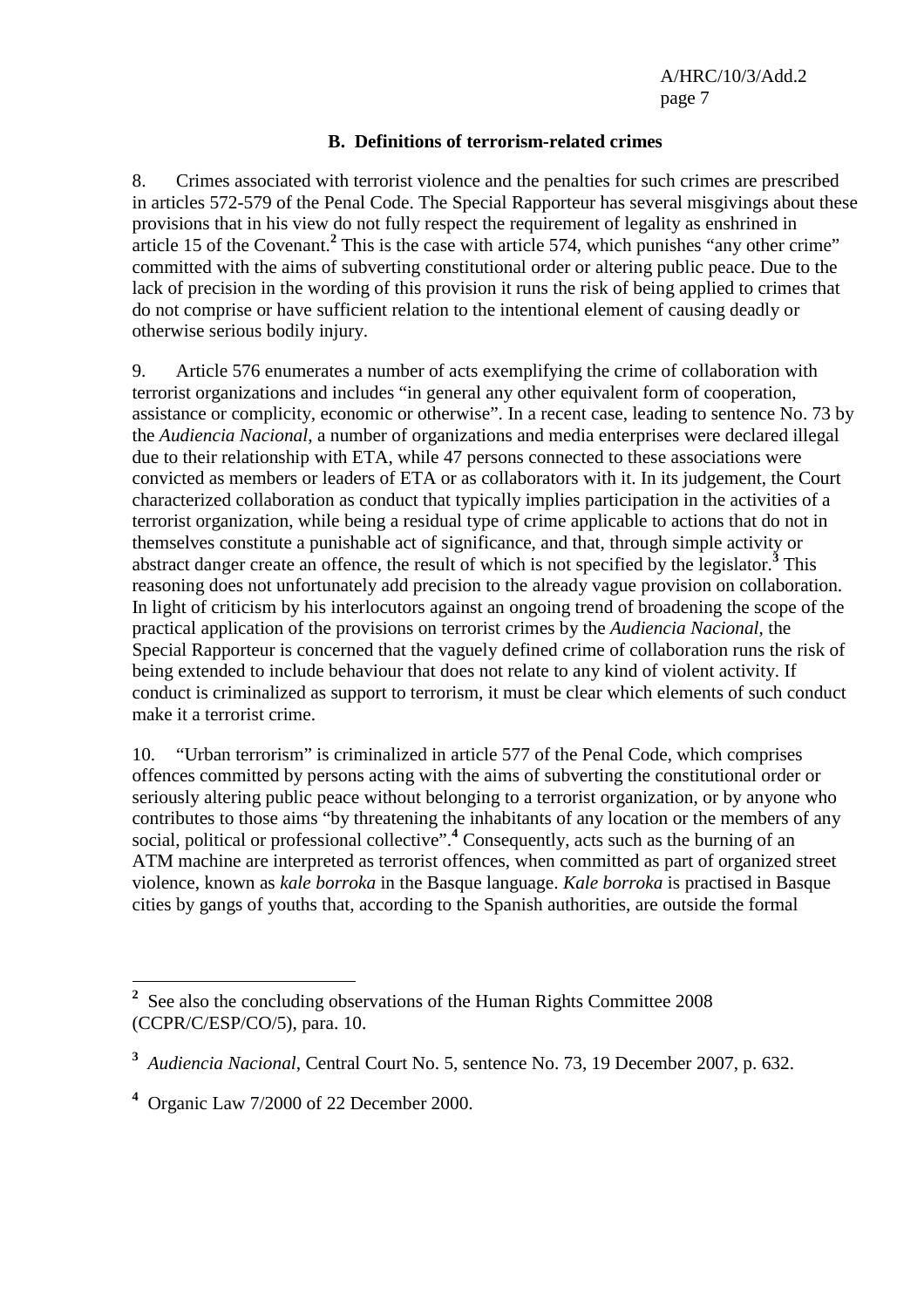membership of ETA but nonetheless support it.<sup>5</sup> Crimes within the scope of article 577 even when committed by minors, fall under the jurisdiction of the *Audiencia Nacional* and may result in prison sentences of several years, while the same acts committed outside the Basque country would in practice be treated differently and lead to a considerably lower punishment, if any. Having been told that many young persons participating in *kale borroka* are not in any way supporting acts by ETA, and that this violence is directed against physical objects, not individuals, the Special Rapporteur is concerned that making a general link between *kale borroka* and terrorism might have counterproductive effects on the fight against terrorism. Aggravated prison sentences of up to 10 years, including for minors, might result in an escalation of violence and in pushing some individuals into the ranks of ETA.

11. Glorification and justification of terrorist acts or of those involved in carrying them out is penalized in article 578. Despite assurances from the judicial authorities that this provision must be narrowly interpreted and requires acts of a concrete, non-symbolic and public character, the Special Rapporteur takes the view that the vague term of "glorification" must not be used to restrict expression, and that any criminalization relating to the incitement to terrorism should include the requirements of an intent to incite the commission of a terrorist offence, as well as the existence of an actual risk that such an offence will be committed as a consequence.

# **C. Freedom of expression, association and the right to political participation**

12. Security Council resolution 1373 (2001) requires States to adopt measures to criminalize preparatory acts of terrorism, and in particular mentions "entities involved in terrorist acts". While recognizing the importance of the preventive dimension of the fight against terrorism and the necessary restrictions this might impose upon certain rights, including the closely interconnected rights of freedom of expression and freedom of association established in articles 19 and 22 of the Covenant, the Special Rapporteur reiterates his view that counter-terrorism measures should not be used to limit the rights of NGOs, the media or political parties. Any measures affecting the exercise of rights fundamental for a democratic society must be applied in accordance with precise criteria established by law, as well as in compliance with the principles of proportionality and necessity.**<sup>6</sup>**

13. The Spanish Penal Code, in articles 515-516, criminalizes terrorist organizations and membership in such organizations, but does not provide for a definition of the term "terrorist organization". According to the above-mentioned sentence No. 73, a terrorist organization, apart from the direct use of violent means and a certain degree of permanency of its structure and activities, may consist of a group of unarmed persons working together in order to carry out activities that are coordinated with the violent means of a terrorist organization, and which have the ultimate goal of committing crimes that do not need to be isolated or specified in time and space.**<sup>7</sup>** The Special Rapporteur notes the complex nature of the situation in Spain, where ETA,

**7** See CCPR/C/ESP/CO/5, para. 10.

<sup>&</sup>lt;sup>5</sup> Rogelio Alonso and Fernando Reinares, "Terrorism, human rights and law enforcement in Spain", *Terrorism and Political Violence*, vol. 17, Nos. 1 and 2, 2005, p. 265.

**<sup>6</sup>** See CCPR/C/ESP/CO/5, para. 19.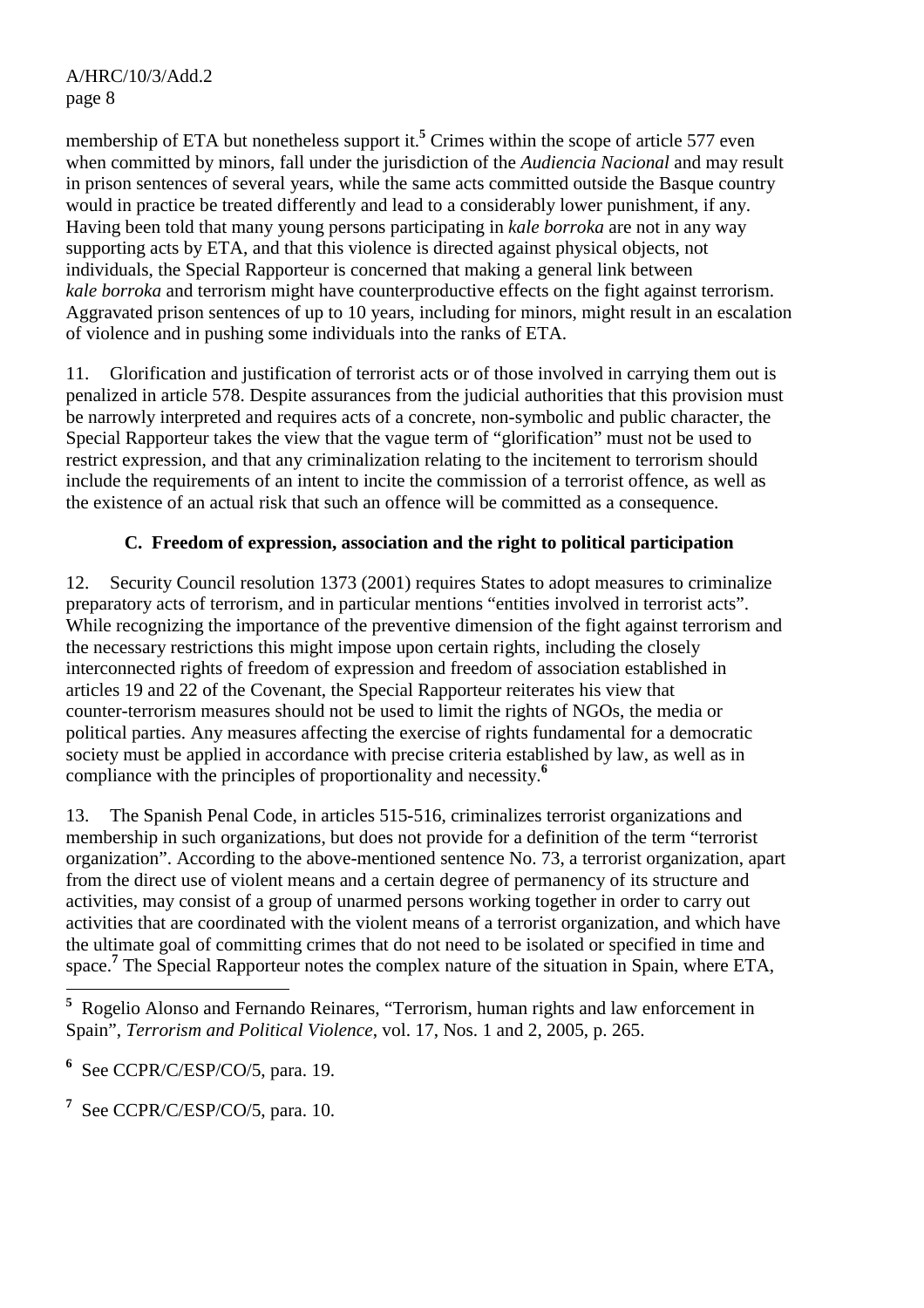in addition to its military branch, may be able to direct and utilize a number of unarmed associations. He has, however, misgivings about the defining elements of the concept of terrorist organization developed in this case, as they do not seem to provide sufficient precision and may be applied to cover activities that fall outside the scope of crimes of a genuinely terrorist nature. In this respect he recalls that any restriction on fundamental human rights must be lawful, proportionate and efficient in relation to the goal of countering terrorism. This is of particular importance in a context where the activities of several associations, including media enterprises, political groups and grass-roots organizations, have been subject to court proceedings because of alleged links to terrorism.

14. Political parties that act according to a policy not compatible with democracy, such as supporting political violence and the activities of terrorist groups, may under Organic Law 6/2002 on Political Parties be dissolved through non-criminal proceedings. Following the judicial decision in March 2003 to declare illegal, inter alia, the Basque party Batasuna for violation of several articles of the law and for serving as a political complement to  $ETA$ <sup>8</sup>, several candidates and electoral groups have been rejected because of their links to this party. More recently, the Basque parties Acción Nacionalista Vasca and Partido Comunista de las Tierras Vascas were declared illegal on the same grounds. The Special Rapporteur is troubled that the broadly formulated provisions of the Law on Political Parties, such as, inter alia, article 9 (2) (c) prohibiting "supplementing and politically supporting the work of terrorist organizations in order to secure their objectives of subverting constitutional order or seriously altering public peace by trying to subject the authorities, specific people or groups within society or the population in general to a climate of terror" might be interpreted to include any political party which through peaceful political means seeks similar political objectives as those pursued by terrorist groups. In this respect, he reiterates that all limitations on the right to political participation must meet strict criteria in order to be compatible with international standards.

## **D. Incommunicado detention regime**

15. According to the Spanish Law of Criminal Procedure, any individual suspected of membership in an armed band or terrorist group may by judicial authorization be held incommunicado on request by the arresting agency. When authorized by a judge, terrorism suspects may be held incommunicado for up to five days in police custody, possibly followed by another eight days in pretrial detention. The essence of incommunicado detention lies in denying legal assistance of free choice and any contact with third parties during the application of the regime. Despite certain legal safeguards, such as the assistance of an officially appointed lawyer, provided for in Spanish law, the Special Rapporteur is of the view that the continued existence of this regime is on its own highly problematic and both provides a possibility for the commission of prohibited treatment against the detainee and makes it difficult for Spain to defend itself against allegations of such treatment. These aspects are dealt with in detail in chapter III below.

 $\overline{a}$ 

**<sup>8</sup>** Supreme Court, Special Chamber on article 61, cumulative proceedings 6/2002 and 7/2002, judgement of 27 March 2003.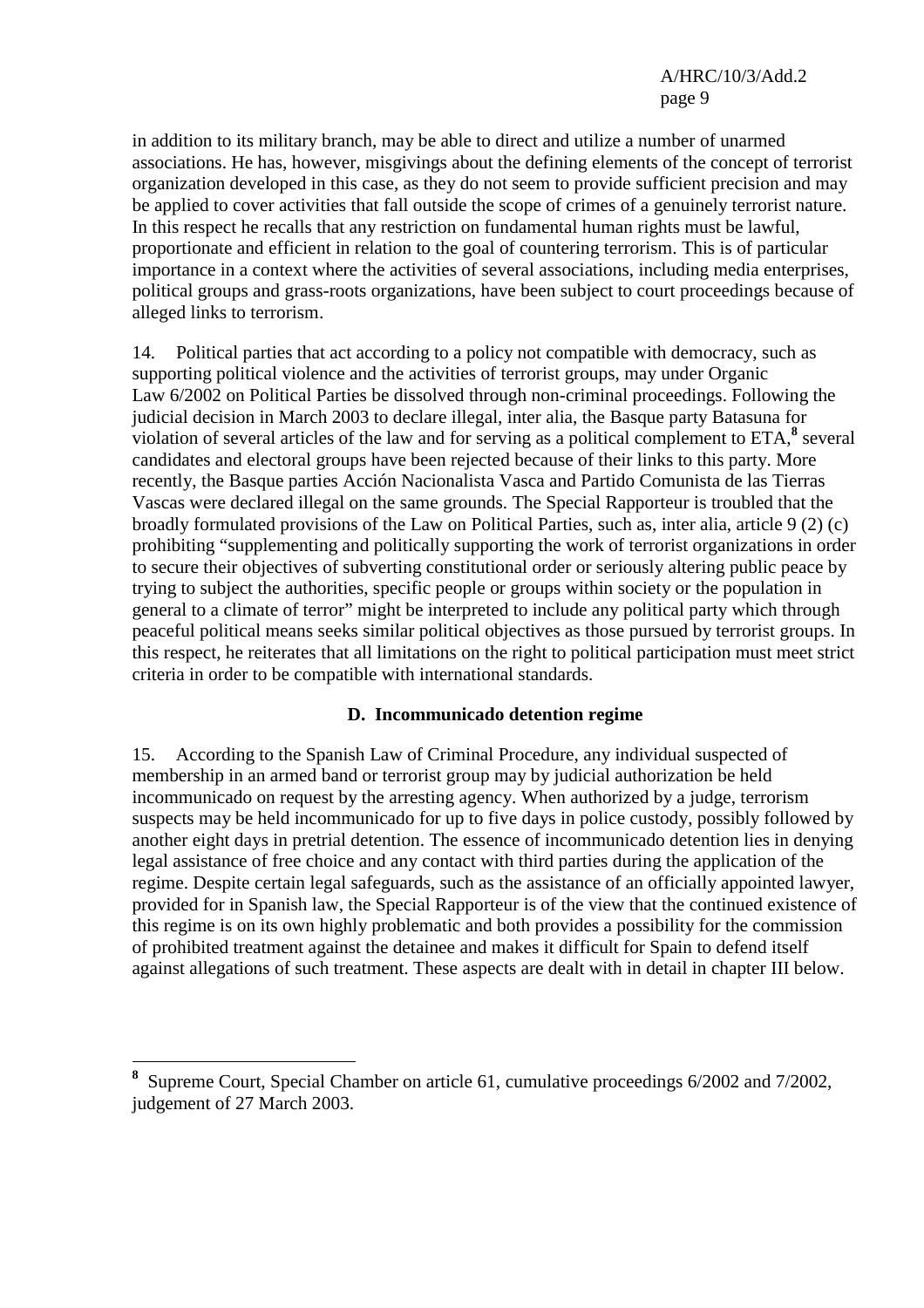# **E. Jurisdiction of the** *Audiencia Nacional*

16. All terrorist crimes in Spain are dealt with by the Madrid-seated specialized court, *Audiencia Nacional*, which has jurisdiction throughout Spanish territory and also in certain matters not related to terrorism. Since the amendment of Organic Law 5/2000 of 12 January 2000, terrorist crimes established in articles 571-580 of the Penal Code when committed by minors fall under the jurisdiction of the Minors' Court within the *Audiencia*  Nacional.<sup>9</sup> The Special Rapporteur is aware of a judgement by the European Court of Human Rights in 1988, which characterized the *Audiencia Nacional* as an ordinary court,**<sup>10</sup>** but considers it, however, problematic that a single central specialized court has exclusive competence in applying and interpreting terrorist crimes, the scope of which has become problematically broad, as exemplified by *kale borroka*.

17. As a consequence of the exclusive jurisdiction of the *Audiencia Nacional* as the court of first instance, terrorism cases might only be subjected to cassation review, which is limited to matters of law and procedural rules, by the Second Chamber of the Supreme Court. Furthermore, when a person who is acquitted by the *Audiencia Nacional* is subsequently convicted by the Supreme Court as the court of first instance the remedy of *amparo*, concerning protection of constitutional rights, may be obtained before the Constitutional Court. The remedy in such cases is limited to formal and legal aspects of the sentence, and does not permit a full review of the conviction and sentence. The Human Rights Committee in several cases against Spain has ruled that these procedures may not be considered an appropriate remedy within the meaning of article 14 (5) of the Covenant on the right of all persons convicted of a crime to have their conviction and sentence reviewed by a higher court.**<sup>11</sup>** Despite ongoing legislative reforms in order to reach compliance with article 14 (5) of the Covenant, the Special Rapporteur notes that sentence No. 73 is currently subject to the limited cassation review and he intends to follow the outcome of those proceedings in order to study how the Supreme Court will succeed in securing compliance with article 14 (5).

## **F. Spheres of competencies of the various police forces**

18. Counter-terrorism operations in Spain are carried out by the Civil Guard and the National Police, which nowadays act under a single command directed and coordinated by the Secretary of State for Security. These law enforcement agencies closely cooperate with the French police in the field of terrorism, and in particular concerning ETA. The police force of the Basque country, Ertzaintza, also engages in counter-terrorism mainly focusing on ETA and *kale borroka*. Since the Madrid bombings in March 2004 Spain has focused on increasing police information

 **9** Organic Law 7/2000 of 22 December 2000.

**<sup>10</sup>** European Court of Human Rights, No. 10588/1983, judgement of 6 December 1988, para. 53.

**<sup>11</sup>** See for example *Jacques Hachuel Moreno v. Spain*, communication No. 1381/2005, 25 July 2007. See also CCPR/C/ESP/CO/5, para. 17.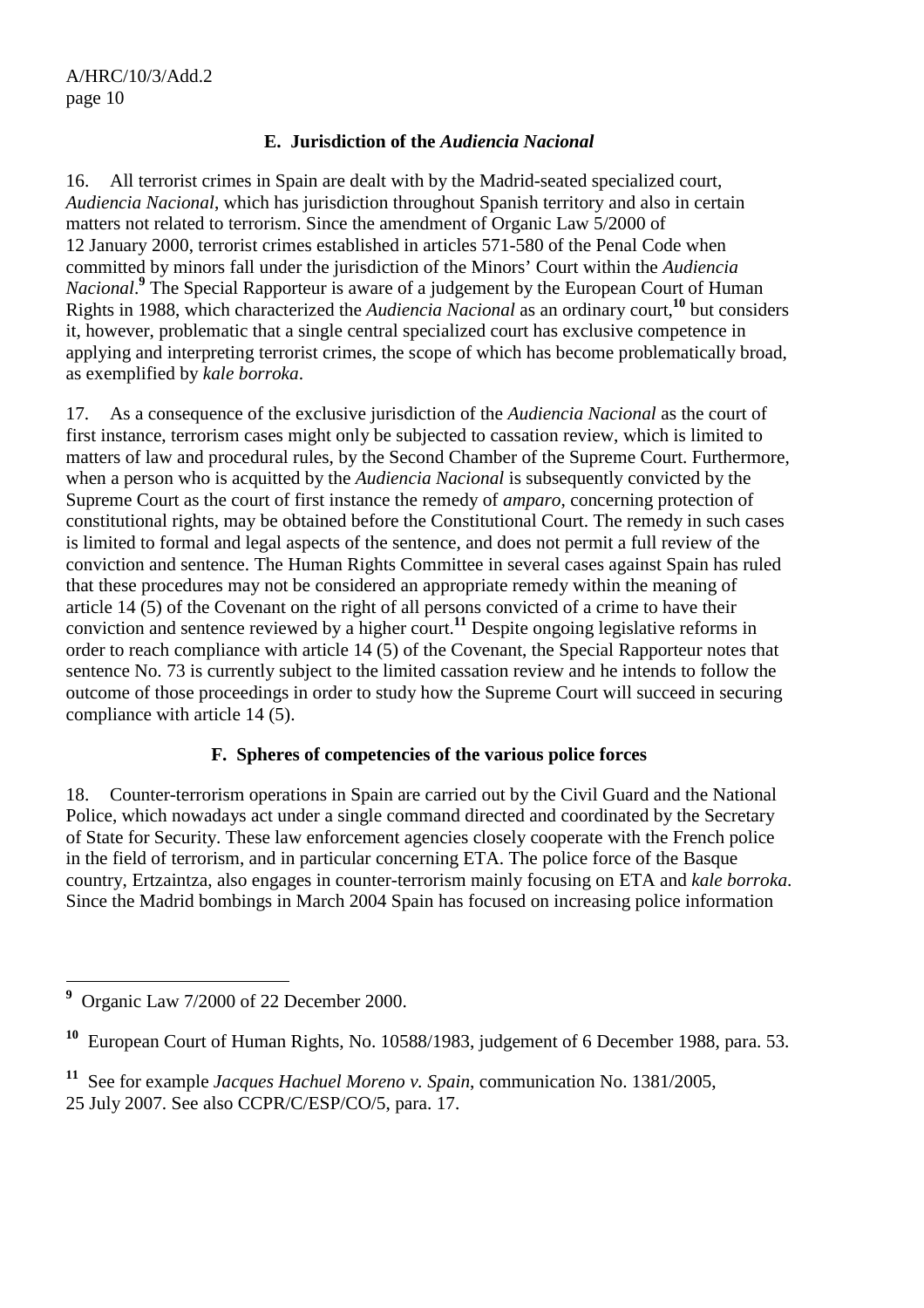and intelligence capacities, and strengthening coordination among State security agencies, mainly through the National Counter-Terrorism Centre, as well as establishing special plans for prevention and protection.**<sup>12</sup>**

#### **G. Penitentiary system**

#### **1. Full and effective serving of sentences**

19. Organic Law 7/2003 of 30 June 2003 was introduced with the purpose of strengthening the full and effective serving of sentences for persons convicted of terrorist crimes. According to article 76 (1) (d) of the law the maximum time in prison shall be 40 years for persons convicted of more than two terrorist crimes, of which at least one is penalized with a prison sentence exceeding 20 years. The general maximum time to be served in prison for prison sentences is 20 years. Furthermore, article 90 establishes that the enjoyment of penitentiary benefits for those convicted of terrorism shall be calculated on the basis of the total number of years imposed by the sentence, thereby making the enjoyment of parole unrealistic for any person convicted of multiple crimes of terrorism amounting to a total prison sentence of up to hundreds of years. By application of the so-called Parot doctrine, established through Supreme Court judgement 197/2006, the granting of parole might be calculated on the total number of years also in relation to terrorism sentences issued before the 2003 amendment and to those who were already granted parole based on the 30 years' maximum time in prison previously applied. The Special Rapporteur was informed of 27 cases where this doctrine has been applied.

#### **2. Dispersal of prisoners**

20. Spanish authorities apply a system of dispersal of persons convicted of or charged with terrorist crimes. The policy is justified by the need to remove those ETA prisoners who are willing to abandon terrorist activities from the control of the organization and thereby assist in their resocialization. As a consequence approximately 570 ETA prisoners are dispersed over more than 50 prisons at an average distance of 600 km from the Basque country; a fact that in itself constitutes a risk and an economic burden for visits by family members, as well as a practical obstacle for the preparation of the defence in cases where pretrial inmates are incarcerated long distances away from their lawyers. The system is also applied to persons charged with or convicted of international terrorism. The Special Rapporteur is of the view that the Spanish penitentiary policy on terrorism suspects and convicts, including the law on full serving of sentences and its retroactive application through the Parot doctrine as well as the proposal for a legal reform establishing so-called post-penal surveillance measures to be applied on released ETA prisoners, may result in situations incompatible with the aims of reformation and social rehabilitation of the penitentiary system, as established in article 10 (3) of the Covenant.

 $\overline{a}$ 

**<sup>12</sup>** Fernando Reinares, "Do Government and citizens agree on how to combat international terrorism?", *Análisis del Real Instituto, Real Instituto Elcano*.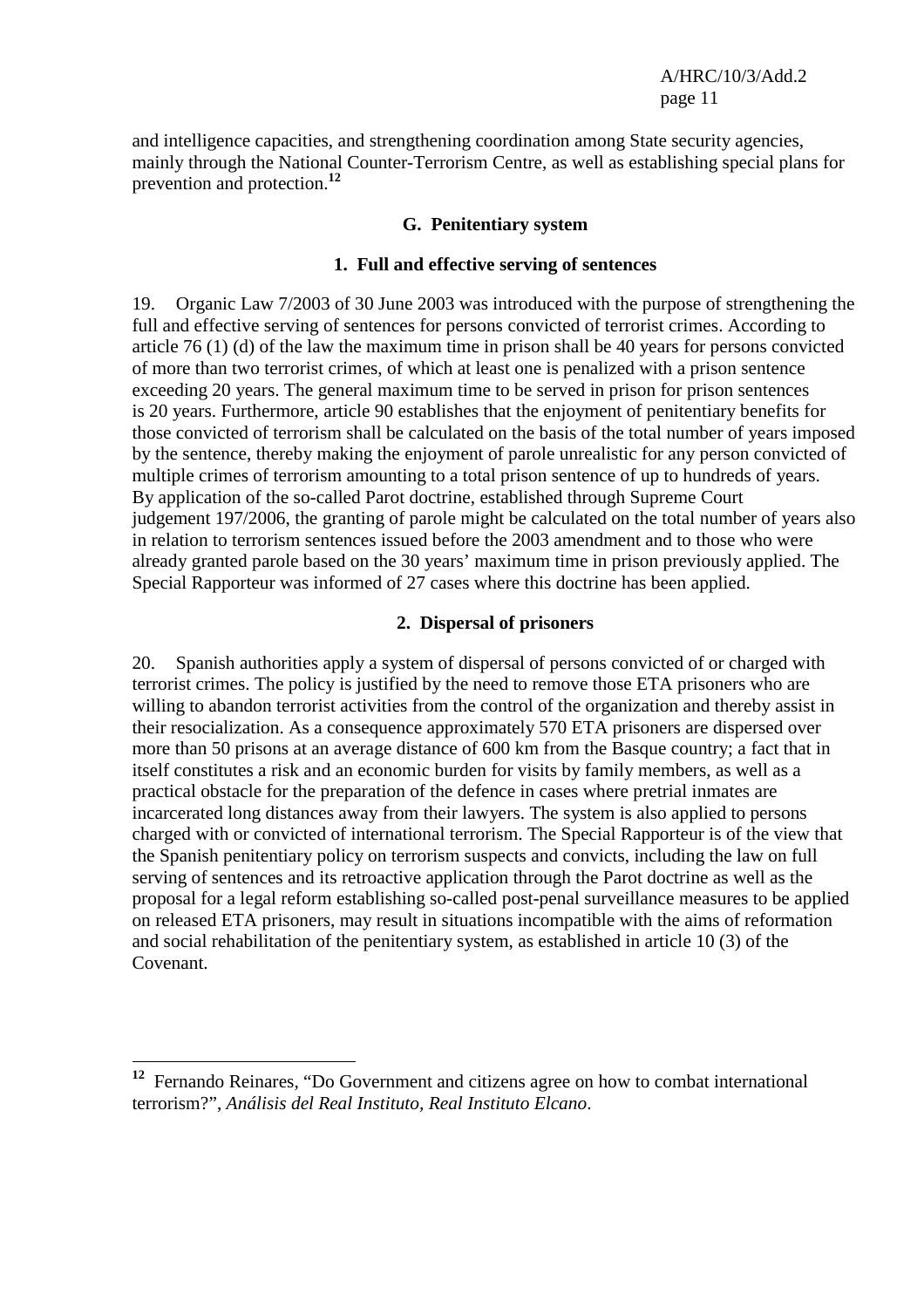#### **III. INVESTIGATION AND TRIAL OF THOSE ACCUSED OF THE 11 MARCH TERRORIST ATTACKS AND RELATED MATTERS**

21. The Special Rapporteur's mission required specific attention to the tragic terrorist attacks at the Atocha train station in Madrid on 11 March 2004, which caused the death of 192 people and injured more than 1,800. At the European and even global level, the attack was one of the major acts of international terrorism since September 2001 and has deeply affected Spanish society. The Special Rapporteur notes the efforts Spanish authorities have made in order to bring to trial and prosecute in a transparent manner those accused. While the Special Rapporteur was able to identify elements of best practice in the conduct of the trial for the Madrid bombings, he nevertheless has misgivings concerning some earlier stages in the process leading to the trial.

## **A. Widespread arrests and use of incommunicado detention**

22. In the aftermath of the bombings, approximately 120 people were arrested for involvement in the attacks and consequently subjected to incommunicado detention. The Special Rapporteur is concerned about allegations of continuous interrogations without the presence of a lawyer, combined with threats related to the origin of the detainees, deprivation of sleep and in some cases the use of physical force. According to these allegations, some detainees hesitated to report their situation to the forensic physician visiting them, as they were not always able to distinguish between a physician sent by the authorities and plainclothes interrogators. Considering that a large part of those arrested were later released due to lack of evidence and were not even called to testify, the Special Rapporteur is worried that, in some cases, the incommunicado regime might have been used for the purpose of obtaining information that could further the investigations rather than merely in respect of actual terrorism suspects. The Special Rapporteur stresses that not only does international law guarantee the right not to be compelled to testify against oneself or to confess guilt, as established in article 14 (3) (g) of the Covenant, but prohibits any use in court of evidence that has been extracted through coercive physical or psychological methods in violation of article 7 of the Covenant.

23. Furthermore, the Special Rapporteur received information that most allegations of physical and psychological ill-treatment declared before the investigating judge at the end of police custody, even when repeated in court during trial, were ignored. In this respect it is troubling that, according to reports, the single complaint of ill-treatment during incommunicado detention that has led to an investigation was the one filed by a Spanish citizen. The Special Rapporteur recalls that all States have an obligation to ensure that allegations of torture and other cruel, inhuman or degrading treatment or punishment lead to prompt, independent, impartial and thorough investigations and that counter-terrorism measures strictly comply with the principle of non-discrimination.

## **B. Pretrial detention**

24. According to article 502 (2) of the Law of Criminal Procedure, pretrial detention may be applied only when it is objectively necessary and when there are no measures less onerous to the right to liberty through which the same goals may be achieved. Article 504 (2) of the Law allows pretrial detention for up to four years, in cases where the person is accused of a serious crime for which the penalty is more than three years in prison and it is unlikely that the case can be brought to trial within a shorter period. The Special Rapporteur acknowledges that the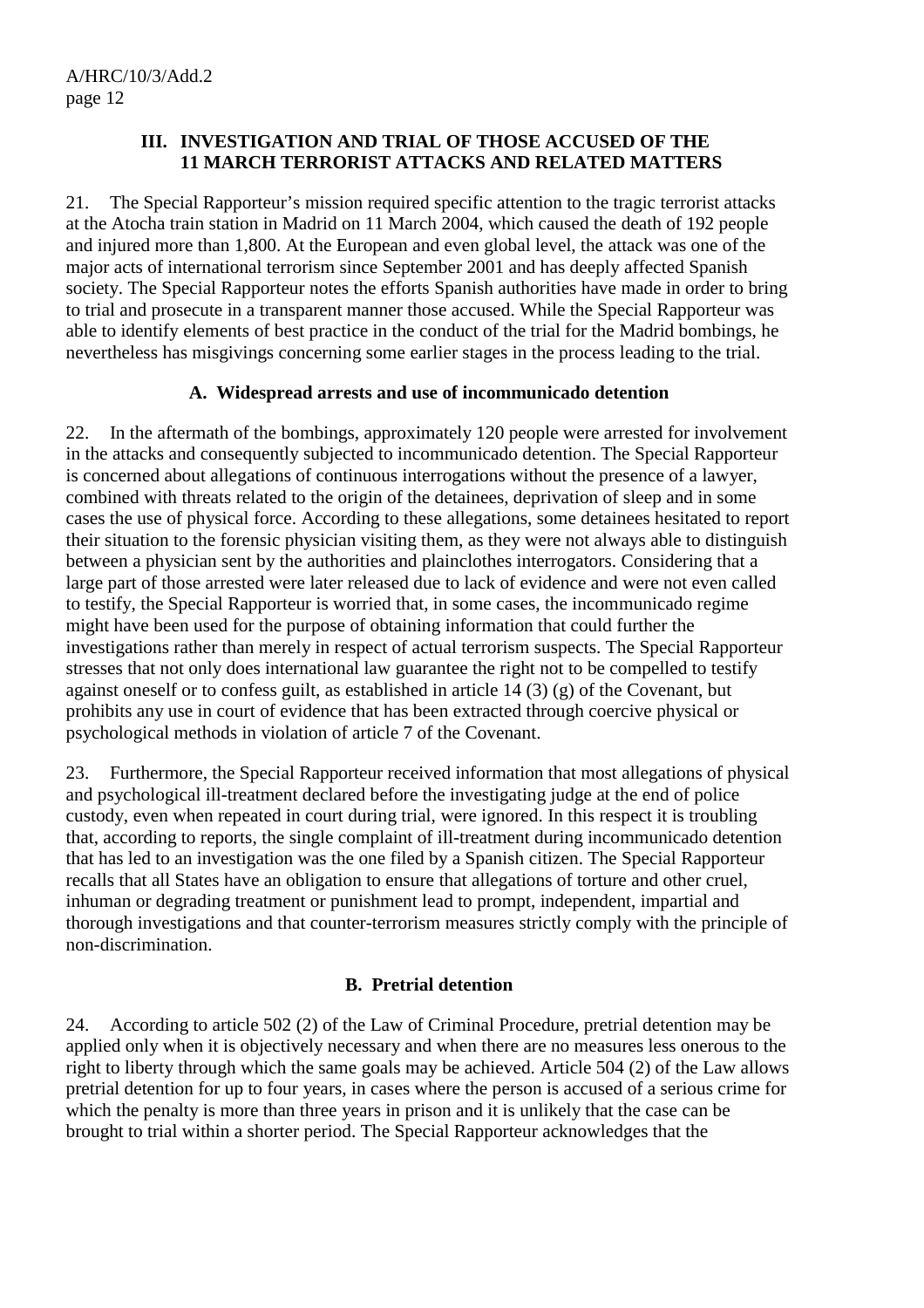complexity of the investigation of a major case of international terrorism may result in significant delay before actual trial. He nevertheless notes that pretrial detention was applied in respect of more than half of those initially arrested in the case of the Madrid bombings. Meanwhile the possibility of contesting specific details of the pretrial detention order with the purpose of seeking the release of those detained was substantially diminished because most parts of the investigation were declared secret and sealed for the defence until April 2006. The Special Rapporteur recalls that article 9 (3) of the Covenant establishes that it shall not be the general rule that persons awaiting trial on criminal charges shall be detained in custody, and he furthermore highlights the recommendation made by the Human Rights Committee to Spain in 2008 to limit the duration of pretrial detention in order to reach compliance with article 9 of the International Covenant on Civil and Political Rights, and to stop using duration of the applicable penalty as a criterion for determining the maximum duration of pretrial detention.**<sup>13</sup>**

25. Most international terrorism suspects detained in Spain are held under a closed regime, which includes strict control over all communications and is normally applied to so-called "first degree" inmates, not necessarily suspected of terrorism but considered extremely dangerous or unable to adapt to the ordinary detention regime. This system was applied to those suspected of involvement in the Madrid bombings. According to international standards, accused persons shall generally be subject to separate treatment appropriate to their status as persons not yet convicted. The Special Rapporteur considers that a general pattern of treating those suspected of international terrorism differently from other inmates in pretrial detention might have negative implications for the right to a presumption of innocence, as well as for the principle of normalcy, according to which the same standards should apply in relation to all inmates in the same situation. A related matter is the continued use of a classification of detainees as "Islamist terrorists", including convicted and pretrial inmates, in Spanish penitentiary facilities. At the time of the country visit, 120 persons were in this category, further grouped according to the terrorist cell they (presumably) belonged to. After having visited the detention facilities of Soto del Real and having met with two of the three persons classified as "Al-Qaida" in that facility, the Special Rapporteur is worried that the classification "Al-Qaida" might be used as an overall term of convenience applied to foreign Muslim suspects who are not suspected of belonging to any other international terrorist cell.

## **C. Equality of arms and the right to have adequate time and facilities for the preparation of defence**

26. In this particular case, the majority of those accused were of foreign origin, not always with an adequate knowledge of the Spanish language. The Special Rapporteur notes that free and independent interpretation was provided for by the State as of some months before the beginning of the trial in February 2007. However, as some suspects did not know Spanish at all, he considers problematic that in these cases the defence was not able to properly prepare its case during most of pretrial detention. Even more troubling is information on instances where the penitentiary staff did not appear to cooperate fully in facilitating meetings between lawyer and suspect, including by not allowing interpreters into the penitentiary facilities. The Special Rapporteur recalls that principle 14 of the Body of Principles for the Protection of all Persons

 $\overline{a}$ **<sup>13</sup>** CCPR/C/ESP/CO/5, para. 15.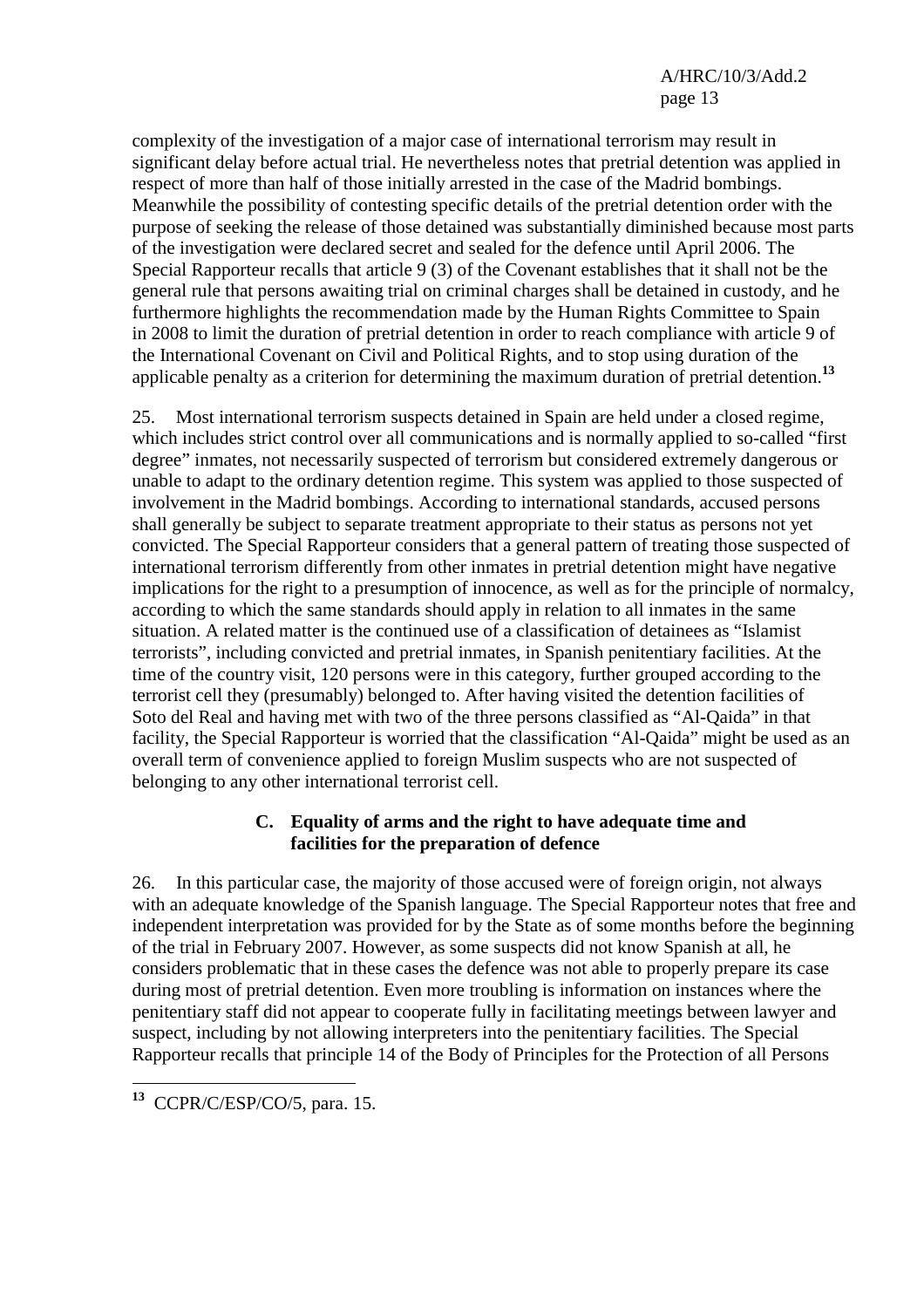under Any Form of Detention or Imprisonment establishes that a person who does not adequately understand or speak the language used by the authorities responsible for his arrest is entitled "to have the assistance, free of charge, if necessary, of an interpreter in connection with legal proceedings subsequent to his arrest".**<sup>14</sup>**

27. In the present case, all suspects, after the initial arrest, were dispersed throughout Spain in different penitentiary facilities, some of which were located as far away as approximately 600 km from Madrid. The fact that the suspects were not brought back to Madrid until September 2006 had a considerable adverse impact on them, in particular in those cases where they were defended by officially appointed lawyers residing in Madrid, who were not provided with sufficient financial support to cover travel costs for meetings with their clients during the years 2004-2006. The Special Rapporteur has in a previous report noted that disproportionate aggregation of resources between defence and prosecution strikes at the heart of the principle of equality of arms required in the safeguarding of a fair trial.**<sup>15</sup>**

## **D. Religious observance while in detention**

28. Compliance with the principle of non-discrimination, as established in a number of international human rights instruments,**<sup>16</sup>** is crucial for effectively countering terrorism and has been identified in the United Nations Global Counter-Terrorism Strategy as an essential measure in addressing conditions conducive to the spread of terrorism. Both the Spanish authorities and other interlocutors addressed this matter with special reference to incidents of unprofessional and even discriminatory conduct by penitentiary officials against pretrial inmates suspected of involvement in the Madrid bombings. The Special Rapporteur was informed of incidents of religion-related insults, including throwing the Koran on the floor or even tearing it up, and placing practical obstacles to the saying of prayers, such as denying clean clothes and washing facilities. Being aware of similar behaviour in relation to other cases, as well as by police officers against terrorism suspects of Muslim denomination during incommunicado detention, the Special Rapporteur stresses the obligation to adequately handle any complaints filed by inmates on these grounds. While acknowledging that some restrictions might be reasonable and objective, such as measures against recruitment to terrorism in penitentiary facilities under the guise of religious observance, the Special Rapporteur recalls the basic principle "to respect the religious beliefs and moral precepts of the group to which a prisoner belongs" set out in paragraph 6 (2) of the Standard Minimum Rules for the Treatment of Prisoners.

 $\overline{a}$ **<sup>14</sup>** General Assembly resolution 43/173.

**<sup>15</sup>** See A/HRC/6/17/Add.3, para. 29.

**<sup>16</sup>** International Covenant on Civil and Political Rights, arts. 2 (1) and 26 and Convention on the Elimination of All Forms of Racial Discrimination.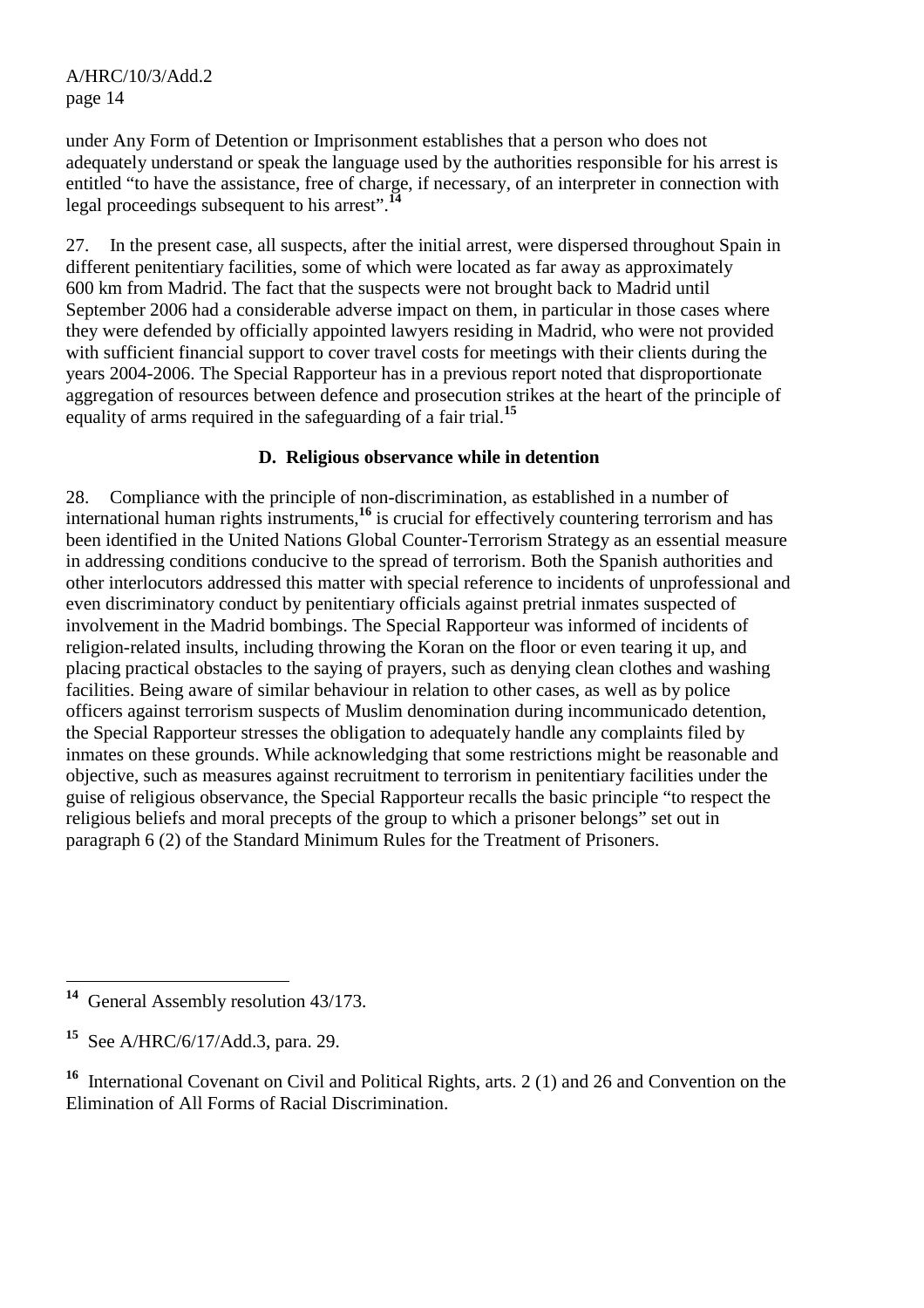#### **E. The trial in the Madrid bombings case**

29. The investigation of the Madrid bombings led to the trial of 29 accused persons. Stressing the importance of this case, the Spanish authorities explained that extraordinary measures in order to safeguard the guarantees of the defence were considered necessary. The Special Rapporteur received detailed information on the preparation and conduct of the trial and notes, as elements of best practice, that simultaneous interpretation in up to five languages was provided for during the proceedings of the trial, that the hearings were all video recorded and distributed to the parties of the case on a weekly basis, that all meetings with victims, embassies or police authorities were conducted in the presence of both prosecutors and defence lawyers, and that when the massive investigation file was finally made available to the defence in September 2006, it was given in the form of a searchable and indexed optical disk to facilitate the capacity of the defence to catch up in respect of their manifest disadvantage in preparing for the trial. The Special Rapporteur believes that the transparency of the proceedings was strengthened by the fact that the trial was broadcast on television, but at the same time recalls that the public exposure of those accused of a criminal offence puts an emphasis on the obligations of the authorities and also the responsibility of the media, in respect of the right to presumption of innocence. Ultimately, it is for the trial judge to secure the overall fairness of a trial, irrespective of the degree of public exposure before and during the trial.

30. As noted in paragraph 17 above, judgements issued by the *Audiencia Nacional* in terrorism cases are only subject to cassation review by the Supreme Court, which does not formally allow for the full review of evidence presented at the court of first instance. On 17 July 2008 the Supreme Court issued its decision on 16 appeals in the Madrid bombings case, including on issues of a very precise factual character. The Special Rapporteur notes that the Court, through the right to a presumption of innocence, did in fact reconsider issues relating to facts already assessed at the court of first instance. The Special Rapporteur is not in a position to assess whether the Supreme Court thereby managed to secure the full review of conviction and sentence in each of the cases. He is however concerned that one person was convicted by the Supreme Court as a court of first instance and that the possibility to lodge an application for *amparo* before the Constitutional Court may not meet the standards set by article 14 (5) of the Covenant.

#### **IV. PROHIBITION OF TORTURE OR OTHER CRUEL, INHUMAN OR DEGRADING TREATMENT OR PUNISHMENT**

#### **A. Incommunicado detention regime**

31. According to article 520 (1) of the Law of Criminal Procedure, police detention shall not last longer than 72 hours. Terrorism suspects may however, in line with article 520 bis (1) of the Law, be held in police custody for an additional 48 hours when such extension is requested within the first 48 hours of detention and authorized by a judge within the 24 following hours. Article 520 bis (2) of the Law allows for the holding of a terrorism suspect incommunicado for up to five days in police custody upon a motivated authorization by a judge issued within 24 hours when requested by the arresting agency. According to article 527 (a) of the Law, detainees subject to the incommunicado regime are provided with the assistance of an officially appointed lawyer. They are neither allowed to choose their own lawyer nor to see a physician of their choice. Instead they are regularly examined by State-assigned forensic physicians. The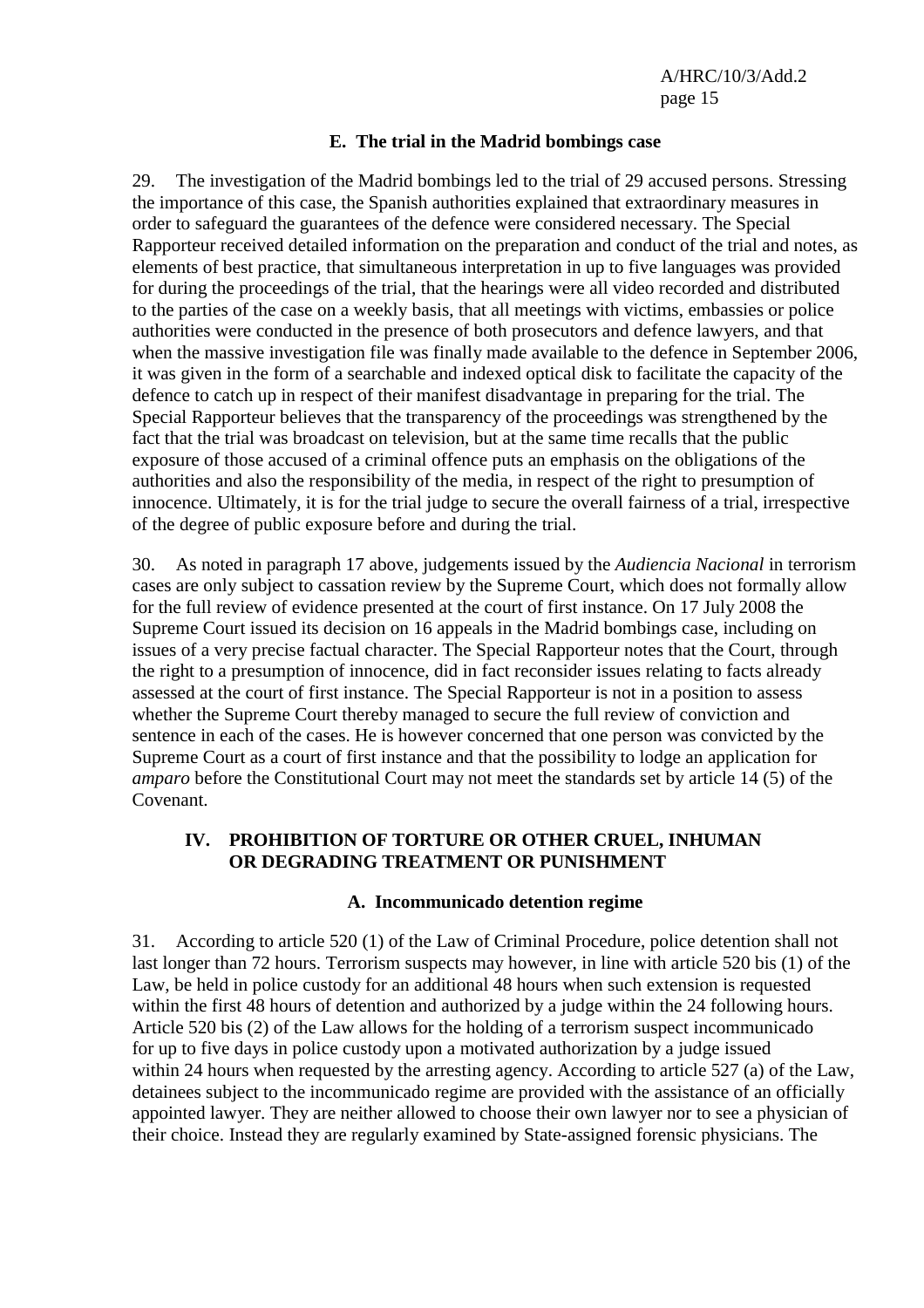appointed lawyer is present during police and judicial proceedings when statements are taken, but according to articles 527 (c) and 520 (6) (c) incommunicado detainees do not have the right to confer in private with their lawyer. In some cases they do not see a judge before the end of the first five days in police custody. The suspect may meet with a lawyer of his/her choice only after formal charges are presented and the incommunicado regime is lifted. However, the Special Rapporteur was informed that, in some cases, the detainee's statement before the investigating judge is given while incommunicado, after which the suspect may directly be ordered to be placed in pretrial detention without having seen his/her own lawyer. According to article 509 (2) of the Law a judge may exceptionally order the detainee to be placed in pretrial detention under the incommunicado regime for a further five days, which may be extended by another three days.

32. The Special Rapporteur recalls a number of assessments made and recommendations issued at the international level, among them the concluding observations of the Human Rights Committee of 1996**<sup>17</sup>** and 2008,**<sup>18</sup>** and a report by the Special Rapporteur on Torture in 2004,**<sup>19</sup>** identifying incommunicado detention as a condition which may facilitate the commission of acts of torture and ill-treatment. Further, the Human Rights Committee, in its general comment No. 20 (1992) on article 7 (Prohibition of torture, or other cruel, inhuman or degrading treatment or punishment), has held that provisions should be made against incommunicado detention. The Special Rapporteur calls for the complete eradication of the institution of incommunicado detention and urges Spain to thoroughly consider any initiatives in this direction. The use of this exceptional regime not only entails a risk of prohibited treatment but also makes Spain vulnerable to allegations of torture and as a result weakens the legitimacy of its counter-terrorism measures.

## **B. Preventive mechanisms**

33. The Spanish police authorities have undertaken a number of preventive measures in order to safeguard the rights of detainees held incommunicado. Such measures, initially applied by the Basque Autonomous police force, Ertzaintza, are now also selectively applied by the National Police as well as by the Civil Guard. The Special Rapporteur was assured that these initiatives have led to a decrease in torture complaints. During meetings with Government officials of the Basque Autonomous Community it was explained first that Ertzaintza does not necessarily apply incommunicado detention in all cases where a terrorism suspect is detained, and, secondly, that where this regime is used, the 2003 Basque Protocol for the coordination of assistance to individuals held in incommunicado detention is automatically applied. In addition to the Protocol, a system of continuous video surveillance in detention facilities and interrogation rooms used for incommunicado detainees by Ertzaintza has been installed.

<sup>17</sup> **<sup>17</sup>** CCPR/C/79/Add.61, para. 18.

**<sup>18</sup>** CCPR/C/ESP/CO/5, para. 14.

**<sup>19</sup>** E/CN.4/2004/56/Add.2, para. 66.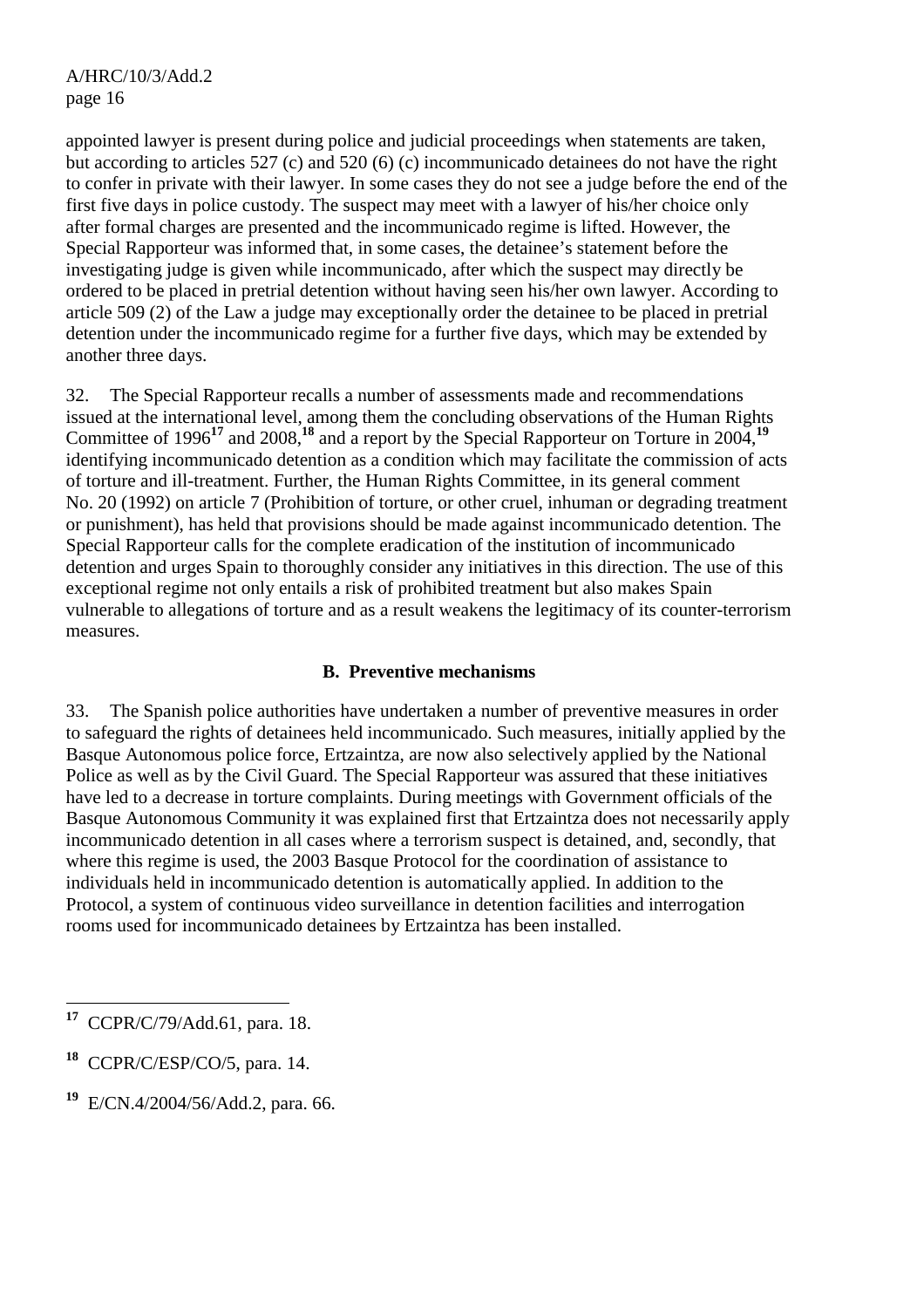34. In cases where a terrorism suspect is held incommunicado by either of the two national police forces, the "Garzón protocol" allows for, inter alia, constant video surveillance and examinations by physicians of the detainee's choice. The Garzón protocol, however, becomes applicable only through a judicial decision in an individual case and hence, by definition, in many cases does not apply from the moment of arrest. In addition, only one third of the investigating judges dealing with terrorism cases apply the protocol. In order to ensure the efficiency and credibility of this mechanism, necessary technology for video and audio tapes has to be available in all places where incommunicado detainees are held, and access to the tape records must be given to the defence. The Special Rapporteur stresses that systematic implementation is necessary to prevent ill-treatment as well as to clear any security agents wrongly suspected of misbehaviour.

# **C. Allegations of torture and investigation thereof**

35. Spanish police authorities stress the policy of zero tolerance in relation to any criminal behaviour by officials and have taken several measures aiming to secure the rights of persons in detention and the adequate behaviour by members of the security forces involved in these circumstances. No reference was made to arguments that would deny or reduce the applicability of international human rights law in respect of counter-terrorism measures by Spain. Both national police forces explicitly excluded in their meetings with the Special Rapporteur the use of a necessity defence or analogous arguments as justification for the use of methods of interrogation that by way of exception would depart from Spanish law or international standards.

36. The Special Rapporteur notes that torture and ill-treatment are prohibited both in article 15 of the Spanish Constitution and in articles 173 and 174 of the Penal Code, followed by provisions on penalties and disqualification from office for such crimes. He is, however, concerned that allegations of torture or other forms of ill-treatment are continuously made by terrorism suspects held incommunicado. Incommunicado detention is allegedly used for non-documented interrogations without the presence of a lawyer, conducted by officials not always appearing in uniform, and with the purpose of obtaining information for further investigations or in order to prepare a statement to be recorded later. In most cases it is alleged that torture and ill-treatment, including both by physical and psychological means, tends to take place during interrogations, while some complaints refer to ill-treatment during the transfer of terrorism suspects to Madrid.

37. The Spanish authorities explained the occurrence of torture allegations as a strategy designed by ETA to undermine the evidence obtained in the investigation of terrorist crimes. Such a strategy, if true, would of course lead to difficulties in distinguishing between credible and false allegations. The Special Rapporteur is concerned to hear of cases where the judge has dismissed or ignored complaints of ill-treatment or has closed cases where no thorough investigation has taken place. Another worrying element is the prolonged investigation of such allegations. The related conflict of jurisdiction, which is partly due to transfers from different Autonomous Communities to Madrid, may also result in delays in initiating investigations.

38. The Special Rapporteur recalls that in order to ensure the international prohibition against torture a State has positive obligations to conduct prompt, independent, impartial and thorough investigations whenever there are reasonable grounds to believe prohibited treatment has taken place, as well as to ensure that victims of torture and ill-treatment have access to an effective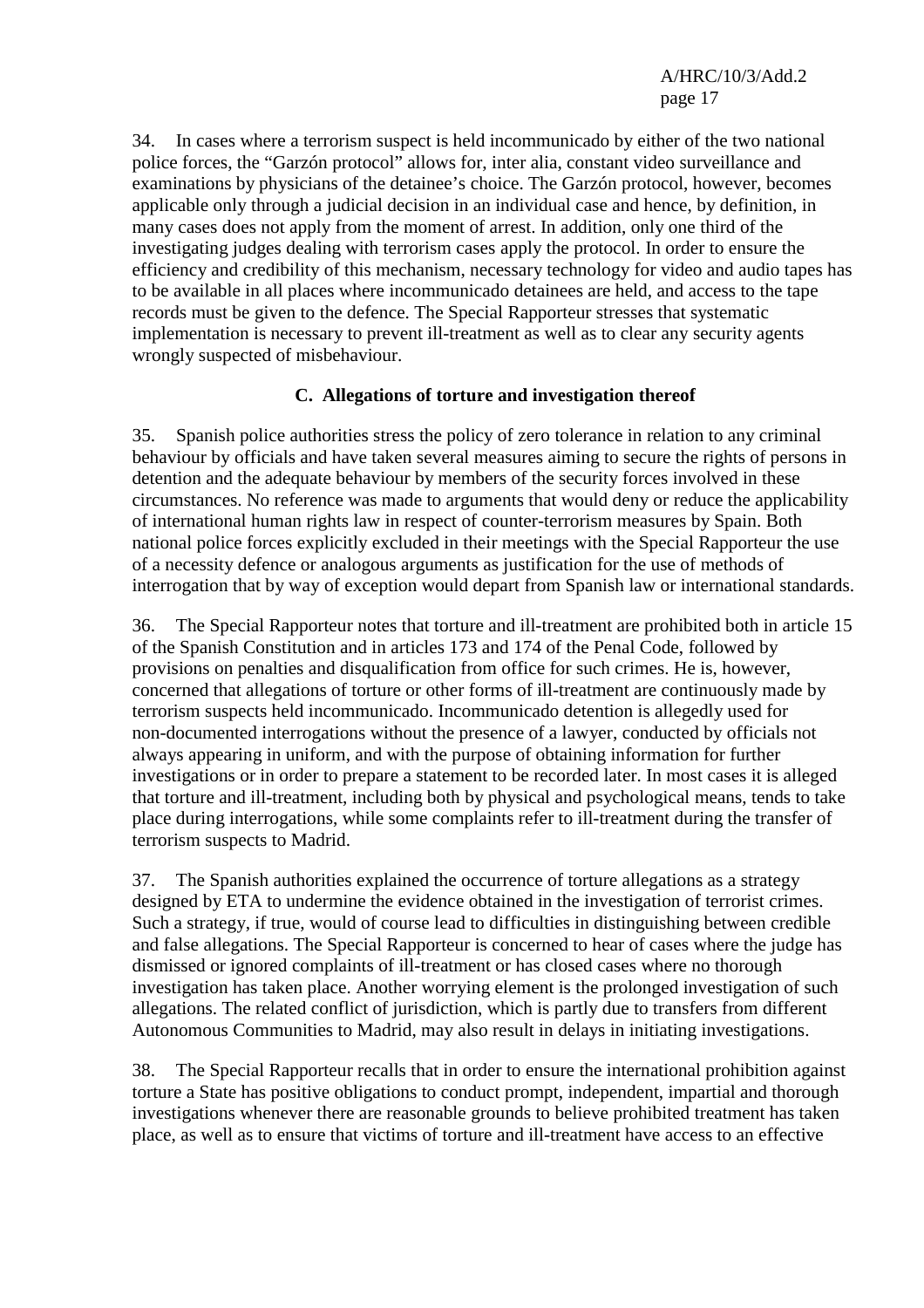remedy and receive adequate reparation, including compensation. Being mindful of the decision by the European Court of Human Rights in the case of *Martínez Sala and others v. Spain*, **20** where failure to conduct a thorough and effective investigation into the applicants' allegations of torture and ill-treatment resulted in a violation of article 3 of the European Convention on Human Rights, the Special Rapporteur welcomes the recent judgements by the Spanish Constitutional Court, according to which the gravity of the crime of torture, and the particular difficulty in gathering evidence in such cases, creates a special duty of diligence for judicial investigations.**<sup>21</sup>**

#### **D. Diplomatic assurances, extraordinary renditions and information obtained at Guantánamo Bay**

# **1. Diplomatic assurances**

39. The Spanish law on passive extradition,**<sup>22</sup>** article 4 (6), prohibits granting extradition where an individual could be liable to the death penalty or inhuman or degrading treatment. According to Spanish jurisprudence, life imprisonment without possibility of pardon is to be considered inhuman treatment. The Special Rapporteur received assurances that the Spanish authorities strictly comply with international human rights standards when extraditing any person charged with or convicted of terrorism crimes. However, not all bilateral extradition agreements signed by Spain include an express obligation to exclude extradition of individuals if a risk of torture or cruel, inhuman or degrading treatment exists,**<sup>23</sup>** and the Special Rapporteur recalls the international duty to assess individually the existence of a real risk that a person will be subject to such treatment when deciding upon extradition, irrespective of any assurances possibly given by the receiving country.

40. During his visit, the Special Rapporteur was informed of a pending case concerning a Chechen individual possibly facing extradition to Russia for charges of terrorism. Following lengthy proceedings, the *Audiencia Nacional* approved the extradition on the basis of diplomatic assurances against ill-treatment, and subsequently it amended the conditions set for the extradition without even hearing the individual or his lawyer, which in itself would constitute a violation of article 14 (1) of the International Covenant on Civil and Political Rights. The Special Rapporteur is struck by reports that the extradition was implemented on New Year's Eve 2008, despite his repeated appeals to the contrary. Greatly concerned about the circumstances of the extradition, the Special Rapporteur recalls that there is widespread agreement that diplomatic assurances do not work in respect of the risk of torture or other ill-treatment, as has been stated in a number of individual cases considered by international

**<sup>20</sup> <sup>20</sup>** European Court of Human Rights, application No. 58438/00, judgement of 2 November 2004.

**<sup>21</sup>** Sentences 52/2008 of 14 April 2008 and 107/2008 of 22 September 2008.

**<sup>22</sup>** Law 4/1985 of 21 March 1985.

<sup>&</sup>lt;sup>23</sup> See for instance the 2004 agreement on mutual judicial assistance between Spain and Algeria.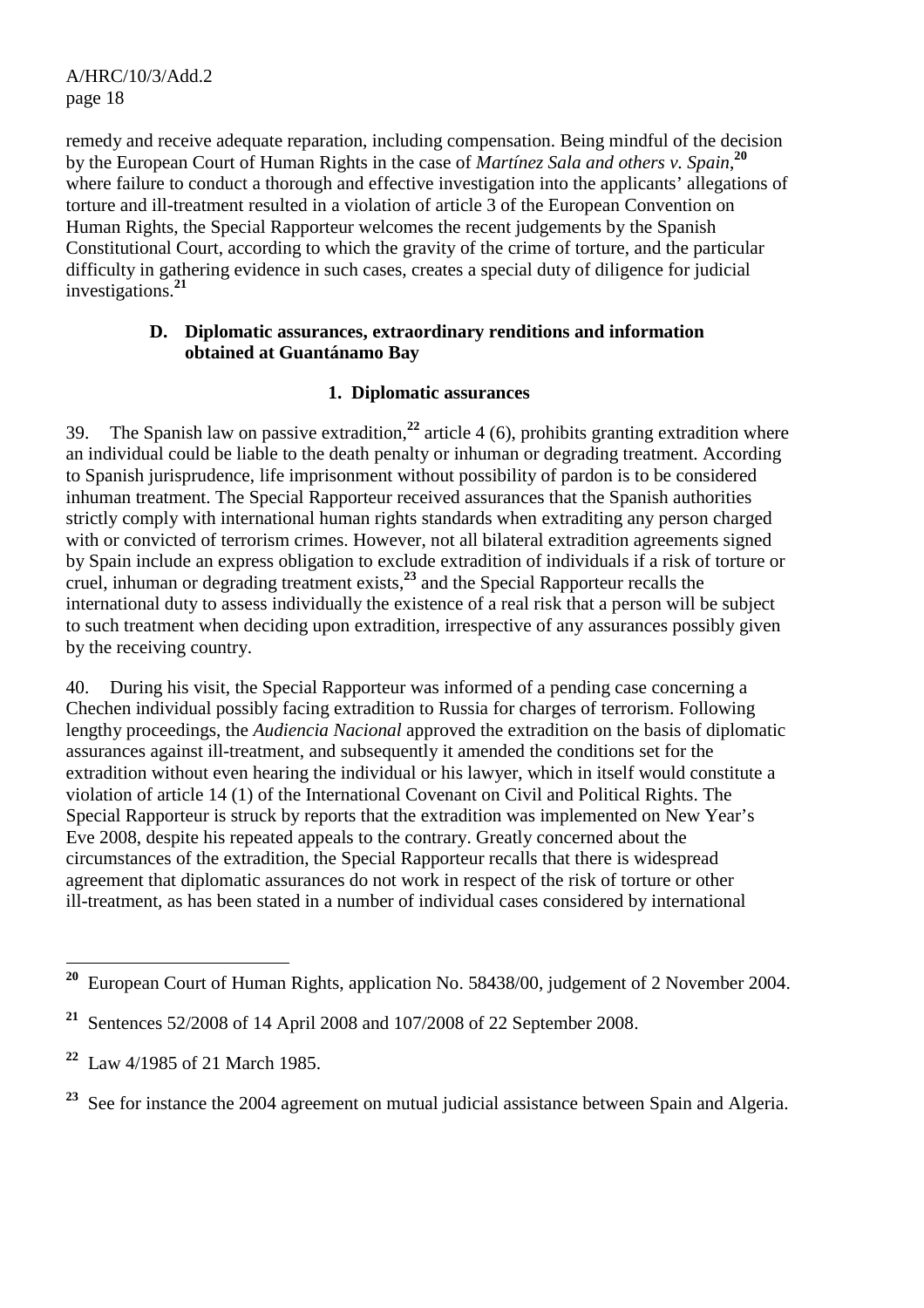human rights bodies.**<sup>24</sup>** In a recent ruling by the European Court of Human Rights concerning the extradition of a terrorism suspect, it was established that the fact that terrorism leads to clear difficulties for States in protecting their communities cannot call into question the obligations arising from the absolute prohibition of torture, including the responsibility of a State to deny deporting a person to a country where he would run a substantial risk of being subjected to treatment contrary to article 3 of the European Convention on Human Rights. As a consequence, the Court also rejected any arguments proposing that a higher standard of proof, when assessing the risk of ill-treatment, would be required where the person is considered to represent a serious danger to the community.**<sup>25</sup>**

## **2. Extraordinary renditions**

41. The Special Rapporteur received information regarding CIA operated flights travelling to or from Guantánamo Bay stopping in, or flying over, Spanish territory between 2002 and 2007, including stopovers at Spanish military airports used by the United States of America. The Spanish authorities informed the Special Rapporteur that such flights had in fact landed at Spanish civilian airports at least in early 2004, but that no evidence of human rights violations had been established in relation to these incidents. The Special Rapporteur is also aware of Civil Guard investigations establishing that no illegal activity had been carried out by occupants of alleged CIA flights while landing at Palma de Mallorca, and of ongoing judicial proceedings before the *Audiencia Nacional* in the same context.**<sup>26</sup>**

42. Deeply concerned about CIA rendition programmes resulting in the transfer of terrorism suspects to secret detention facilities and for interrogation in countries where torture and other ill-treatment are frequently used, the Special Rapporteur recalls that extraordinary rendition on its own entails serious human rights violations, including arbitrary detention and denial of access to any legal process in violation of articles 9 and 14 of the Covenant, as well as enforced disappearances, and torture or ill-treatment. The lack of any chance for these detainees to challenge their transfer constitutes a breach of the principle of non-refoulement, and any State facilitating extraordinary renditions is complicit in violations of human rights and internationally responsible if it acts "with knowledge of the circumstances" of the violation.**<sup>27</sup>** The Special Rapporteur is concerned about information regarding the possible approval by Spain in early 2002 to allow CIA planes transferring Taliban and Al-Qaida prisoners to Guantánamo Bay to use Spanish airports. He notes the recent establishment of an investigatory commission by the Ministry of Foreign Affairs and urges Spain to comply with the international obligation to conduct thorough, effective and independent investigations into cases of involvement in extraordinary renditions and to take effective measures to guarantee non-repetition by reviewing

 $\overline{a}$ 

<sup>27</sup> Yearbook of the International Law Commission, 2001, vol. II, part 2, article 16 of the set of articles on responsibility of States for internationally wrongful acts.

**<sup>24</sup>** See *Agiza v. Sweden*, Committee against Torture, communication No. 233/2003, para. 13.2, or *Alzery v. Sweden*, Human Rights Committee, communication No. 1416/2005, para. 11.5.

**<sup>25</sup>** *Saadi v. Italy*, European Court of Human Rights, application No. 37201/06, paras. 138-139.

**<sup>26</sup>** Committal proceedings 109/06.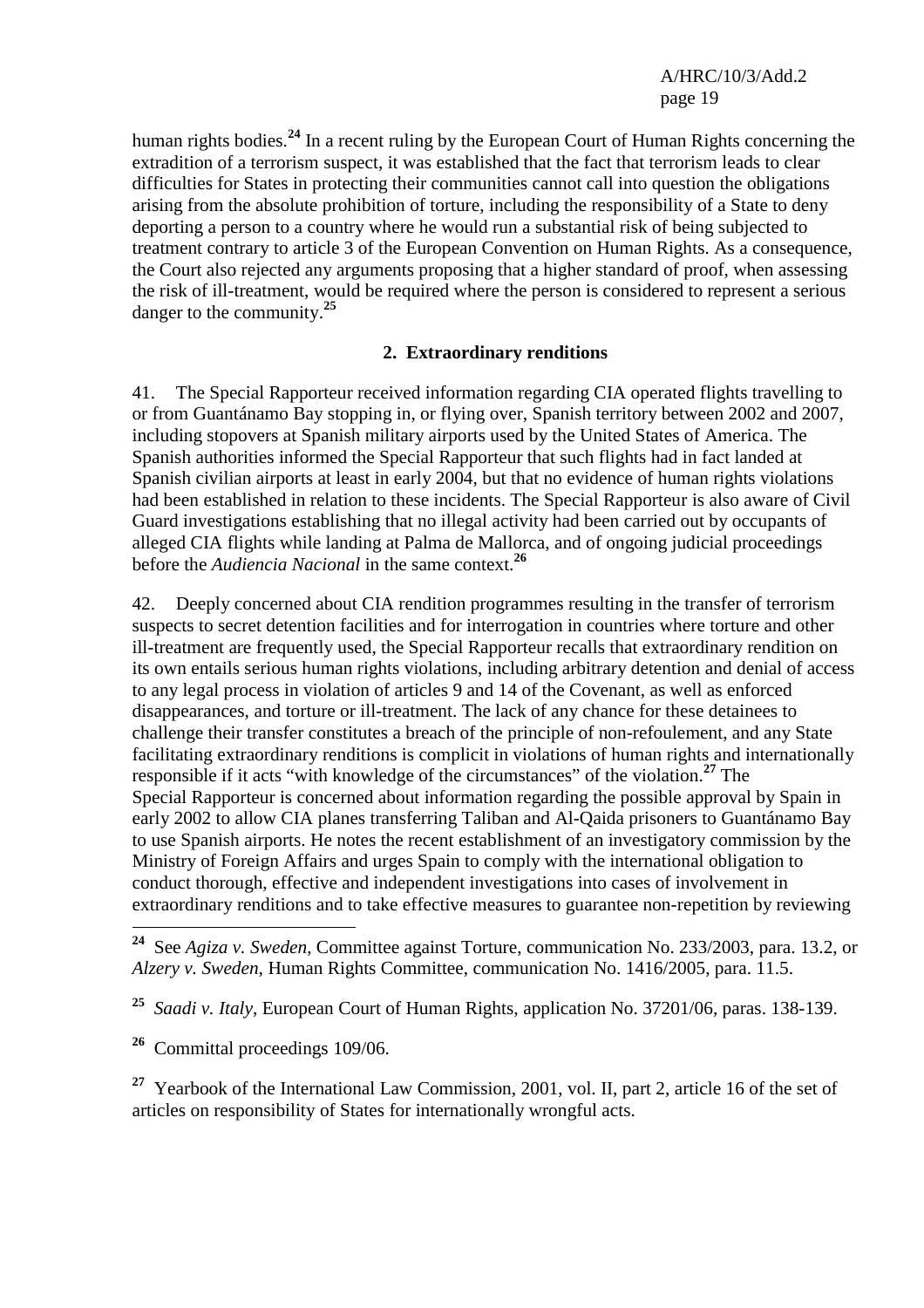practices and policies that may facilitate such incidents. Calls for a comprehensive report by the Government of Spain in this matter were in fact already made through a parliamentary resolution in 2006.**<sup>28</sup>**

## **3. Information obtained at Guantánamo Bay**

43. The Special Rapporteur appreciates the assurances given by his interlocutors that Spain is currently not engaged outside its national territory in any activities that would violate human rights. However, it was acknowledged that in 2002 Spanish consular and intelligence authorities were present at the interrogations of a number of persons detained at Guantánamo Bay. As a consequence two men were brought to Spain to stand trial. Referring to his earlier considerations regarding the problematic conditions at the detention facilities at Guantánamo Bay,**<sup>29</sup>** the Special Rapporteur welcomes the decision by the Spanish Supreme Court to close the case declaring all evidence originating from Guantánamo Bay null and void.**<sup>30</sup>**

# **V. VICTIMS OF TERRORISM AND THE IMPORTANCE OF COMMUNITY RELATIONS**

## **A. Victims of terrorism**

44. The Spanish authorities have taken a number of legislative and administrative measures in order to properly address, through material, legal and psychological assistance, the situation experienced by victims of terrorism. Such measures are directed at those who have suffered violent attacks carried out by any terrorist organization in Spain, but also at persons who have been victimized as a result of activities conducted in the name of countering terrorism by GAL in the 1980s. Apart from direct economic support to those personally affected by terrorist attacks, the Spanish Government provides financial subsidies amounting to 1 million EUR per year to associations working in this field.

45. The Special Rapporteur notes, as an element of best practice, that the Spanish authorities regard proper consideration for victims of terrorism as an essential element of the whole framework of counter-terrorism. In addition to financial compensation, much significance is given to moral support for victims of terrorism. The Special Rapporteur was informed of, inter alia, annual ceremonies in honour and in memory of the victims of the Madrid bombings in March 2004. Furthermore, persons affected by terrorism have the possibility to follow court proceedings from a separate room at the *Audiencia Nacional*, thereby avoiding additional victimization through direct contact with the accused.

46. As a possible element of the work with victims of terrorism, the Special Rapporteur also raised the question of building good community relations between victims of terrorism and those strata of society where there might still exist a degree of sympathy towards those resorting to

28 **<sup>28</sup>** *Congreso de los Diputados Núm*. *547 de 05/04/2006*.

**<sup>29</sup>** A/HRC/6/17/Add.3, paras. 11-15.

**<sup>30</sup>** Sentence No. 829/06 of 20 July 2006.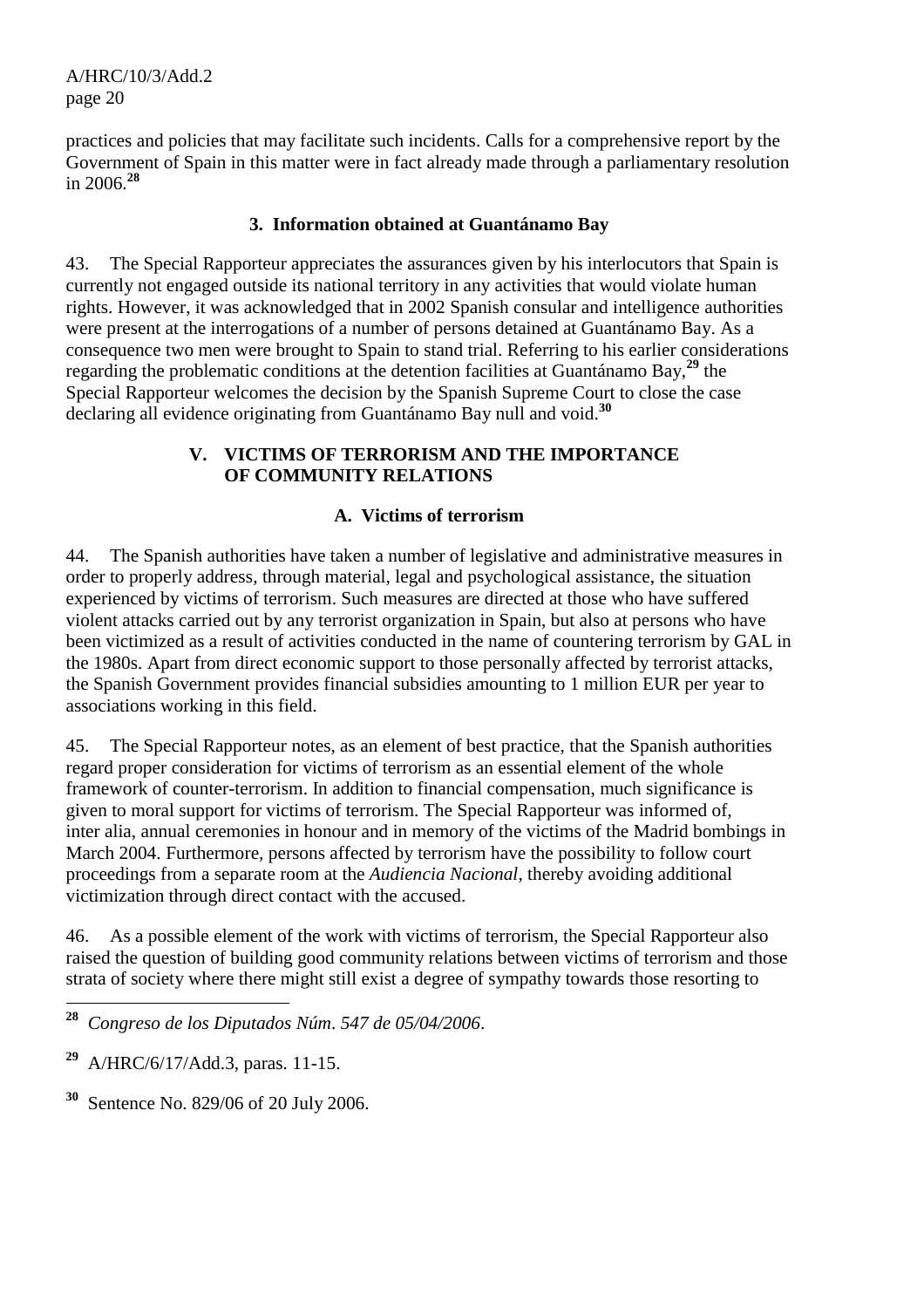acts of terrorism. While acknowledging in principle the importance of such measures the Spanish authorities, however, expressed the view that the situation, in particular in the Basque country, was highly sensitive as a consequence of the ongoing threat of violent attacks and killings. Mindful of the unavoidable difficulties met by efforts to prevent polarization and to bridge gaps within societies faced with terrorism, the Special Rapporteur recalls that counteracting any breeding grounds for and recruitment to terrorism is essential in the fight against terrorism.

# **B. Promotion of solidarity and freedom of expression in the Basque country**

47. The violence perpetrated by ETA has taken more than 820 lives since 1968. Despite constituting a threat throughout the whole territory of Spain, the impact of this form of terrorism is most visible in the Basque country. Within this region 1,200 persons, including politicians, judges, journalists, academics etc., today live with a permanent escort of bodyguards because they have been targeted by ETA. During his visit to the Basque country the Special Rapporteur was informed of the severe impact on the enjoyment of many human rights, including freedom of expression, experienced by many sectors of society. As a consequence of the terrorist threat, which creates an environment that severely affects the possibilities for open dialogue, many people hesitate to freely criticize the means and methods of terrorism publicly for fear of retaliation. Another factor, which is however linked to the counter-terrorism policies of the Spanish State, is that part of the population feels that openly sharing the goals of self-determination for the Basque region, or even raising what they consider to be deficiencies in the field of human rights, in particular in the context of the fight against terrorism, would unjustly cause them to be linked to ETA.

48. The Special Rapporteur stresses the highly important value of fostering tolerance and solidarity within society as a means to avoiding conditions conducive to terrorism. In this respect, he is aware of the commitment announced by the government of the Basque Autonomous Community to promote a culture of peace within the younger generation. With the objective of promoting human rights for all persons a plan for peace and coexistence was approved in 2006.**<sup>31</sup>** As part of this initiative, the Special Rapporteur notes the development of a pedagogic tool on tolerance directed at promoting awareness among young people of freedoms of expression, opinion, thought and religion, as well as the necessary restrictions on these rights. He was also informed of projects related to the impact of counter-terrorism measures on the rights to freedom of expression and access to information. The Special Rapporteur takes the view that creating an active and open dialogue, based on solidarity and tolerance as well as on respect for the victims of violence, constitutes a fundamental element of reconciliation in a society affected by terrorism.

## **C. Promotion of integration within Muslim communities**

49. Immigration is in general not linked in the minds of the public authorities or the general public to the threat of international terrorism. While remaining aware of the risk that terrorist organizations may take advantage of immigrant communities as recruiting ground, the Spanish authorities do not believe that exclusion and marginalization at present serve as a breeding

 $\overline{a}$ **<sup>31</sup>** *Plan de Paz y Convivencia*, approved by the Basque Council of Government on 2 May 2006.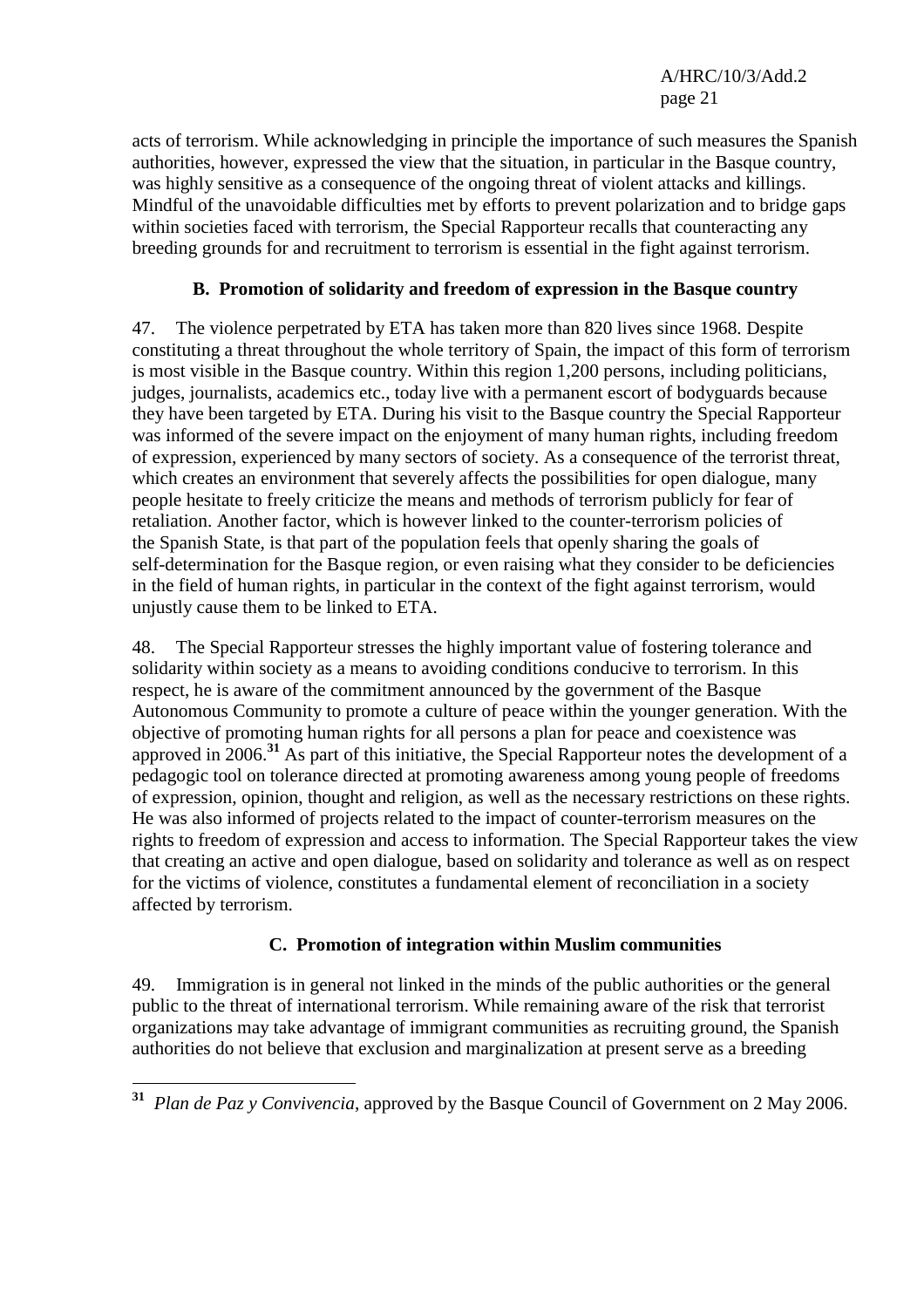ground for violent radicalism leading to terrorism. However, and in particular since the Madrid bombings in March 2004, a series of efforts have been made in order to prevent xenophobia from developing, as well as to further the integration of, specifically, Muslim communities. In this respect the Spanish initiative Alliance of Civilizations, originally based on the need to bridge the gap between the Western world and the Arab and Muslim world, will be implemented within Spanish domestic policies through a series of measures established by its National Plan. Within this framework the Special Rapporteur notes the implementation of educational programmes aimed at favouring the integration of immigrant children, including language lessons in Spanish and Arabic and teaching minority religions in school.

50. From his meeting with the Director General of Religious Affairs, the Special Rapporteur understands that the main objective of this institution is the promotion and protection of religious freedoms. These measures are also considered important in preventing the development of conditions conducive to recruitment to terrorism. In this respect specific attention has been given to religious observance within penitentiary institutions and promoting an adequate understanding of Islam among the staff.

## **VI. CONCLUSIONS AND RECOMMENDATIONS**

## **A. Conclusions**

51. **The Special Rapporteur acknowledges the State's long experience in fighting terrorism. During his visit he was able to identify a number of best practices, including measures to support the victims of terrorism; the State's international efforts to promote respect for human rights in the fight against terrorism; measures to ensure transparency at the trial of those charged with the Madrid bombings of March 2004; and the procedural guarantees for them.** 

52. **The legislative framework for counter-terrorism in Spain has been to a considerable degree developed as a tool to fight ETA. This is problematic when the legislation is applied to international terrorism. Furthermore, the vagueness of certain provisions on terrorist crimes in the Spanish Penal Code carries with it the risk of a "slippery slope", i.e. the gradual broadening of the notion of terrorism to acts that do not amount to, and do not have sufficient connection to, acts of serious violence against members of the general population. This is particularly worrying in light of the measures triggered by the classification of crimes as terrorism: the application of incommunicado detention; the exclusive jurisdiction of the** *Audiencia Nacional***; the applicability to terrorist suspects of up to four years of pretrial detention; aggravated penalties; and often also modifications in the rules related to the serving of sentences.** 

## **B. Recommendations**

53. **The Special Rapporteur emphasizes that the successful and legitimate fight against terrorism requires that provisions on terrorist offences strictly adhere to the principle of legality enshrined in article 15 of the International Covenant on Civil and Political Rights (the Covenant), so that all elements of the crime are in explicit and precise terms encapsulated in the legal definitions of the crimes. In relation to articles 571-579 of the Spanish Penal Code the Special Rapporteur recommends that the Government initiate a**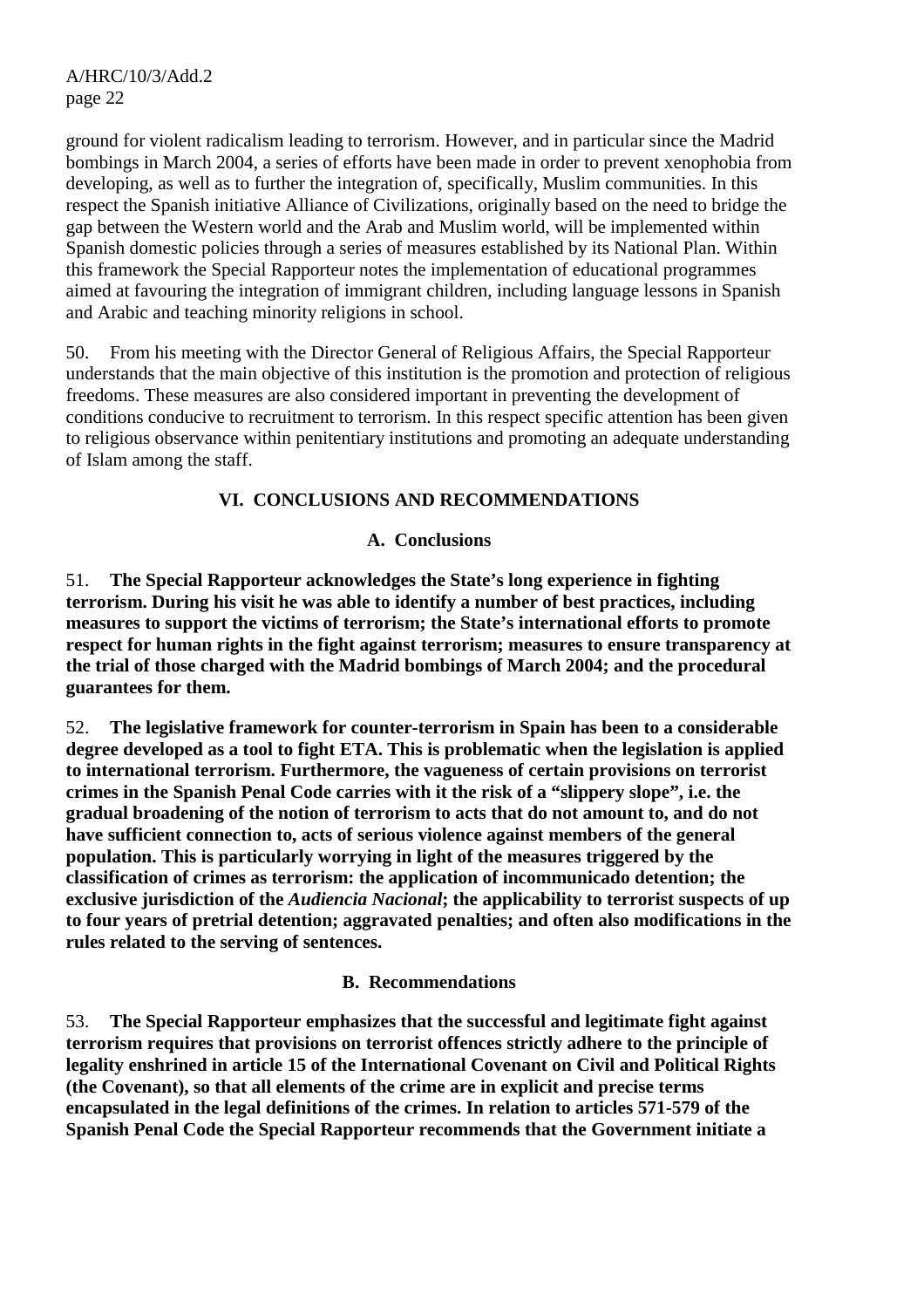**process of independent expert review over the adequacy of the current definitions. Such a review should combine domestic and international expertise in the fields of human rights and criminal law and result in concrete proposals for amendments. To facilitate the review, the Special Rapporteur recommends, as his own observations on the need to improve the existing definitions, that:** 

 **(a) Article 574 providing for the punishment of "any other crime" be revised in order to comply with the degree of precision required by the principle of legality, and is exclusively applied to crimes that comprise the intentional element of causing deadly or otherwise serious bodily injury, as a defining element for offences of a genuinely terrorist nature;** 

 **(b) The crime of collaboration, as established in article 576, be clearly defined in a manner that makes it possible for the individual to regulate his or her conduct, and formulated in a way that clearly establishes what elements of the prohibited conduct make it a terrorist crime. The Special Rapporteur stresses that, when defining crimes associated with terrorism a clear distinction is made between the intent to terrorize a population through violent means and the perceived goals, which may not per se be of a criminal character;** 

 **(c) Article 577 be applied to "urban terrorism" only in cases where a link between the conduct of the accused and the intent of furthering terrorist violence, as defined according to international norms and standards, has been established;** 

 **(d) The current crime of glorification in article 578 be amended to be applied exclusively to acts intended to incite the commission of a terrorist crime and carrying the risk that such acts are subsequently committed. In this regard, the Special Rapporteur takes the view that other statements falling under the broader notion of "apology" should not be fought with the tool of criminal law.** 

54. **The Special Rapporteur recommends that any proscription of illicit organizations is carried out with scrupulous regard to the conditions required when restricting freedom of association and freedom of expression, i.e. in accordance with the law and the principles of necessity and proportionality. The proscription of organizations, together with the application of vaguely and broadly formulated provisions relating to terrorist crimes, ultimately undermines the strong moral message inherent in strict definitions based on the inexcusable nature of all acts of terrorism.** 

55. **Political pluralism plays a fundamental role in the existence of a genuinely democratic society, and any measures taken by the State to limit the right to political participation must be of a strictly exceptional nature and predictable by law. The Special Rapporteur strongly recommends that Spain brings vaguely formulated expressions in the Organic Law on Political Parties in line with international standards on the limitation of freedom of expression, so as to avoid any risk of applying it to political parties that share the political orientation of a terrorist organization, but do not support the use of violent means.**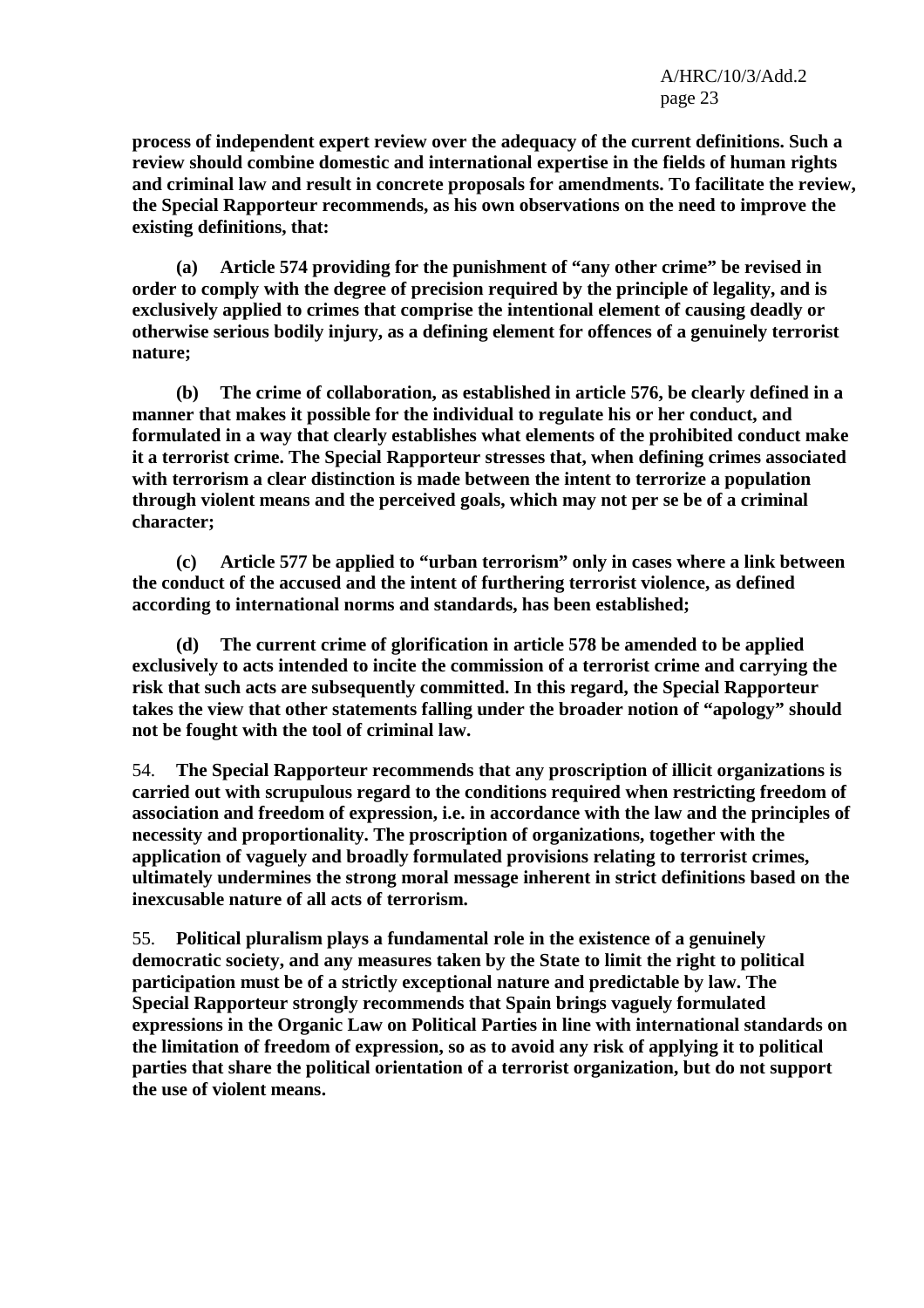56. **The Special Rapporteur calls for judicial proceedings that in the most scrupulous manner guarantee the procedural safeguards of persons affected by judicial measures that aim to prohibit political candidates from participating in elections, on grounds that they are linked to political parties that have been declared illegal for their connections to a terrorist organization. This is particularly important in regard to electoral groups that have been created with the single purpose of standing for elections and where consequently no evidentiary material exists relating to prior actions by these groups.** 

57. **The Special Rapporteur recommends that Spain revise the existing mechanisms of appeal in terrorist cases, including in cases where a person is convicted by the Supreme Court as the first instance court, and establish a system that is in compliance with article 14 (5) of the Covenant on the right of all persons convicted of a crime to have their conviction and sentence reviewed by a higher court.** 

58. **The Special Rapporteur requests the Spanish Government to give consideration to the possibility of including terrorist crimes in the jurisdiction of ordinary territorial courts, instead of a single central specialized court, the** *Audiencia Nacional***.** 

59. **The Special Rapporteur calls for reducing the use of pretrial detention in cases that under current Spanish law have a link to the notion of terrorism but do not entail the intention of deadly or serious violence. He recommends that Spain reduce the duration of pretrial detention. A general pattern of treating pretrial inmates charged with terrorist crimes differently to other inmates and subjecting them systematically to a closed regime might have serious repercussions on their right to a presumption of innocence.** 

60. **The Special Rapporteur calls for reconsideration by the Spanish authorities of the classification of "Al-Qaida" applied to a number of convicted and pretrial inmates categorized as "Islamist terrorists". Furthermore, the notion of "Islamist terrorist" runs the risk of giving rise to misconceptions as to the nature of Islam, and the Special Rapporteur therefore recommends that the Spanish authorities bring into use terms that are appropriate to a multicultural society which includes a number of coexisting religions.** 

61. **Concerned about information related to discriminatory treatment of Muslim detainees by public officials, including religion-related insults and practical obstacles to the saying of prayers, the Special Rapporteur urges Spain to provide penitentiary and law enforcement staff with adequate human rights education and to take disciplinary measures against any official involved in discriminatory conduct.** 

62. **The Special Rapporteur recommends the complete eradication of the institution of incommunicado detention as this exceptional regime not only entails a risk of prohibited treatment against the detainee, but also makes Spain vulnerable to allegations of torture and as a result weakens the legitimacy of its counter-terrorism measures. The Special Rapporteur calls for the systematic application of preventive measures against torture and ill-treatment, including in particular continuous video surveillance over detention facilities and examinations by physicians of the detainee's choice.** 

63. **The Special Rapporteur is gravely concerned about allegations of torture and ill-treatment by terrorism suspects who have been held incommunicado, and about**